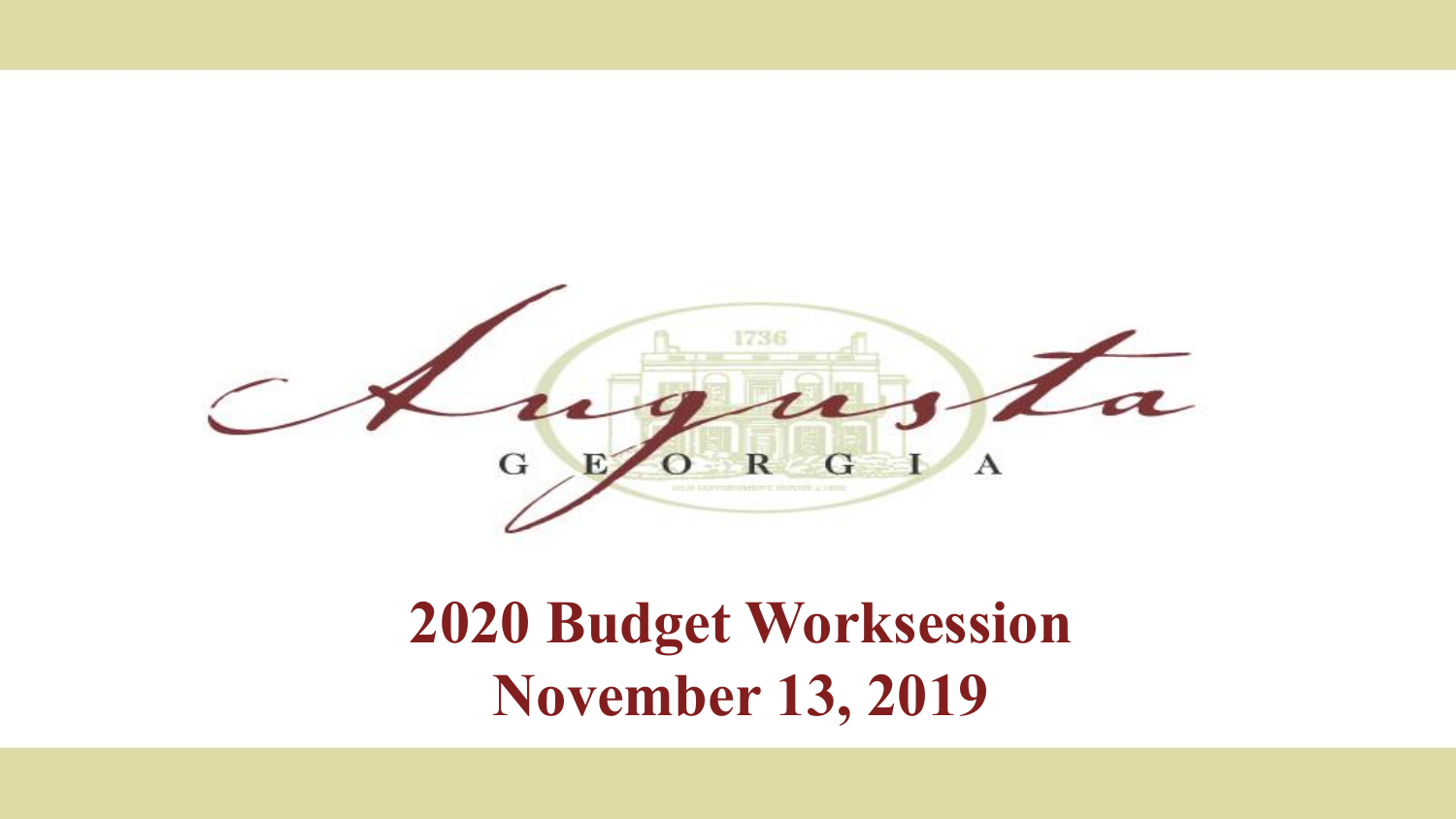# **November 8 Budget Worksession**

#### • Items Discussed:

- Cemeteries
- Probation Services
- New Personnel / Programs implemented in 2019
- Allocation of additional \$3.2 million in revenue including details of 2020 new programs / personnel
- Recommended new staff for full year
- Fund Balance
- Tax Assessors budget request
- Fire EMS personnel
- Blight
- Homelessness Project
- Green vehicles in downtown
- Recreation & Parks new afterschool/summer programs at Sandhill and Eastview
- Redevelopment program similar to Pine Street for areas on the hill

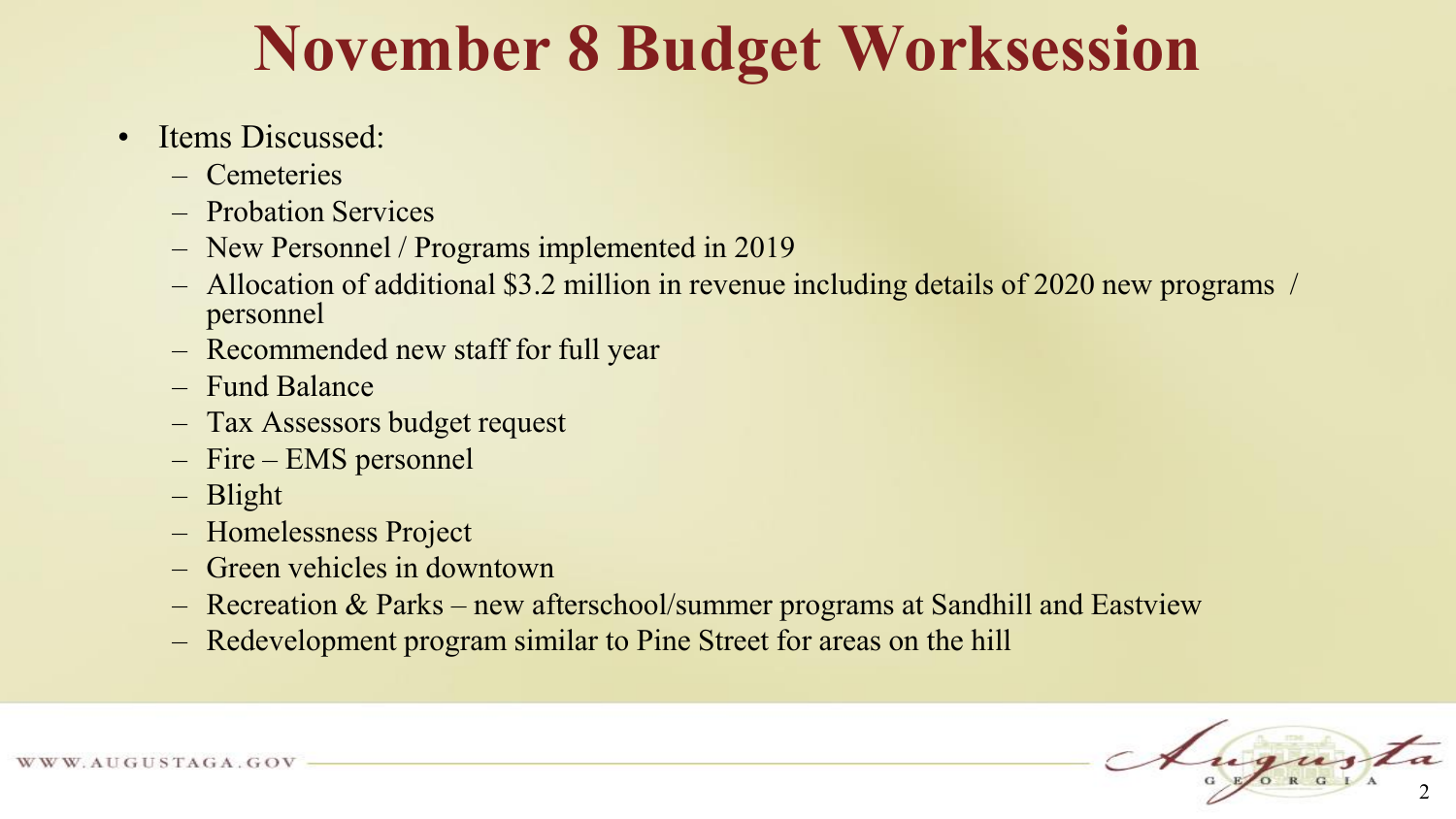# **Today's Discussion**

- Cemeteries
- Probation Services
- New Personnel / Programs implemented in 2019
- Allocation of additional \$3.2 million in revenue including details of 2020 new programs / personnel
- Recommended new staff for full year
- Fund Balance
- Tax Assessors budget request
- Elected / Appointed Officials
- External Agencies

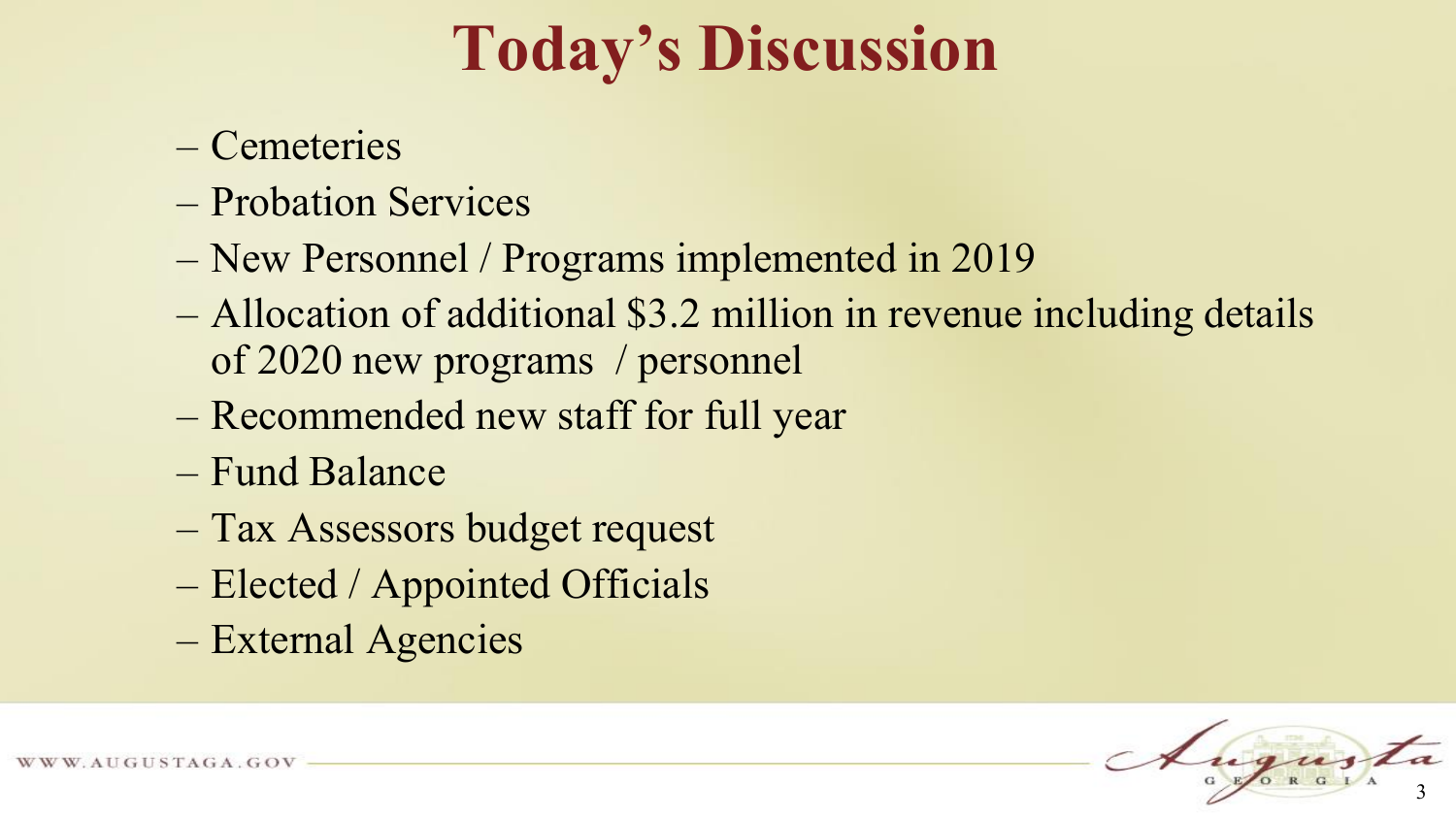# **Cemeteries**

- Augusta Cemeteries
	- Arsenal
	- Cedar Grove
	- Magnolia
	- Rollersville
	- Summerville
	- Westview
- 2020 recommended budget General Fund \$735,230
- 2020 recommended budget Perpetual Care \$ 55,150
- 2 Inmate crews assigned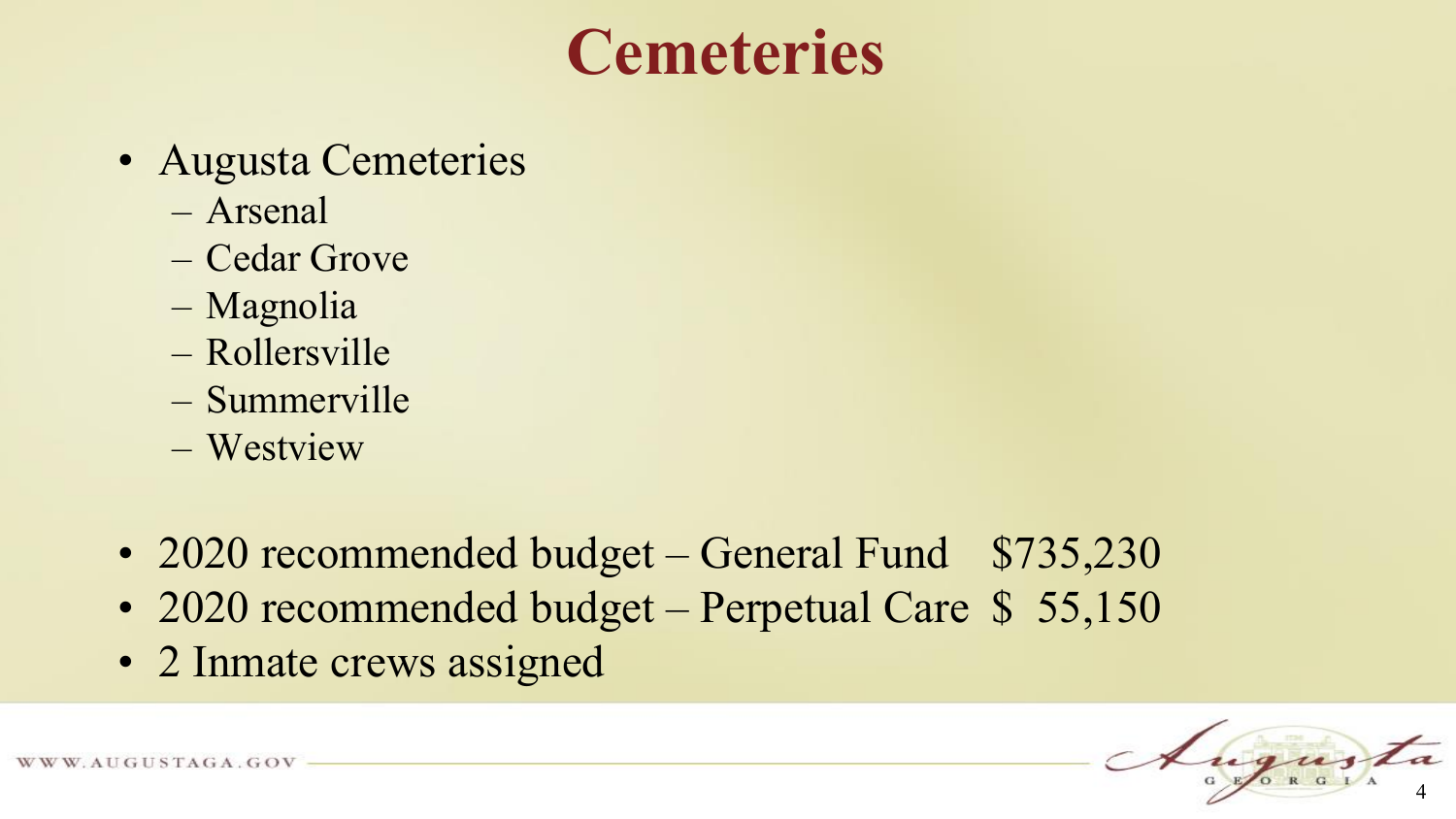# **Probation Services**

- CSRA Probation Services, Inc. awarded contract on May 14, 2019
- Annual Cost not to exceed \$282,420
	- Services Provided
	- Senior Probation officer \$55,419
	- Probation Officer \$47,278
	- Probation Officer \$35,100
	- Senior Probation Officer \$47,278
	- $-$  Probation Officer  $-3$  \$97,344

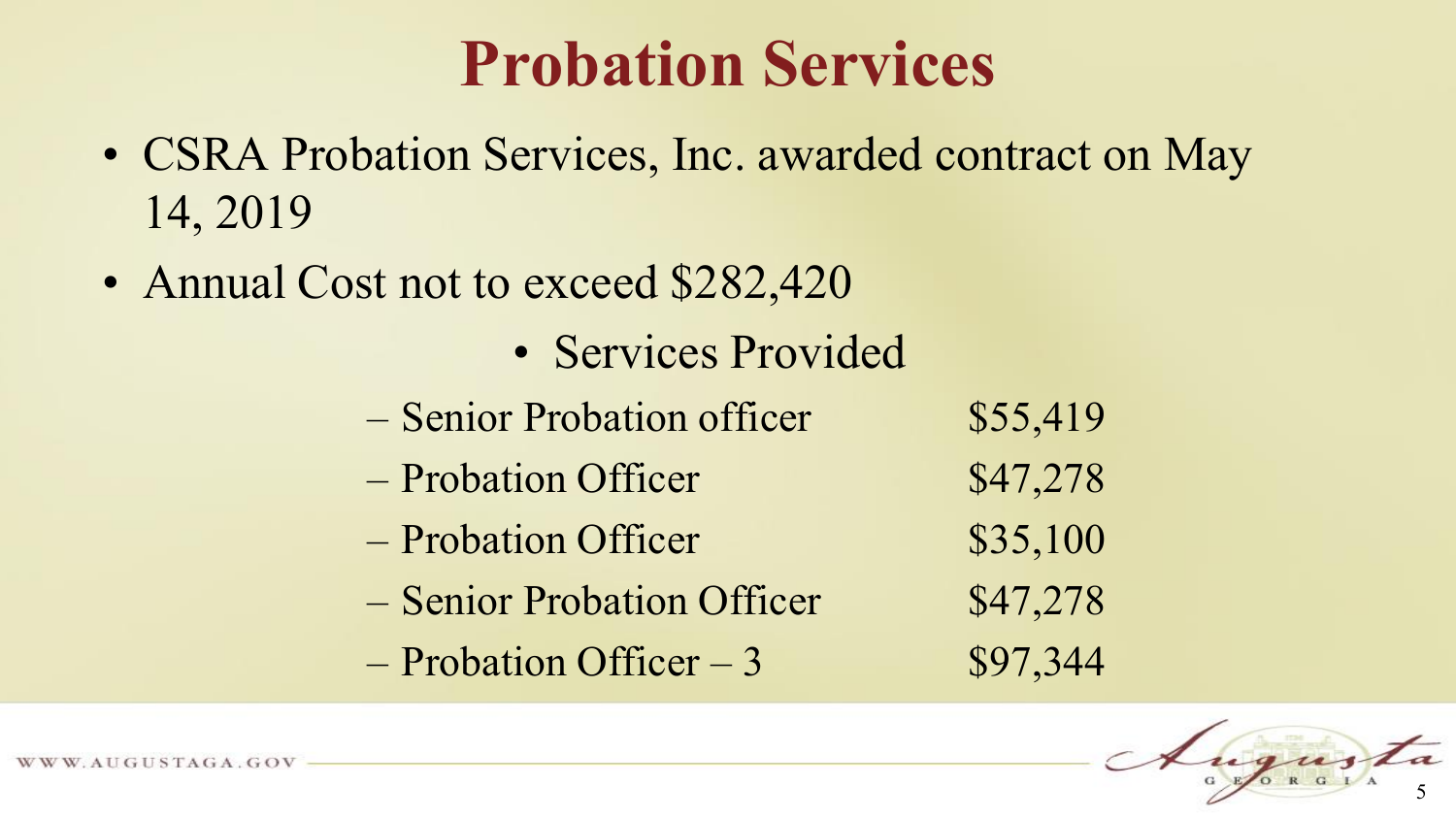## **New Personnel 2019 - General Fund**

|                                   |                 |                                                  |       | <b>Annual Cost</b> | <b>Effective</b> |
|-----------------------------------|-----------------|--------------------------------------------------|-------|--------------------|------------------|
| <b>Department</b>                 | <b>Quantity</b> | <b>Job Title</b>                                 | Grade | <b>Total</b>       | 7/1/2019         |
| <b>Clerk of Commission</b>        |                 | <b>Records Management Clerk</b>                  | 8     | 41,268.00          | 20,634.00        |
| <b>Mayor</b>                      |                 | <b>Part-time Administrative Assistant</b>        |       | 16,147.50          | 8,073.75         |
| <b>Board of Elections</b>         |                 | <b>Deputy Registrar</b>                          | 8     | 39,790.76          | 19,895.38        |
| <b>Information Technology</b>     | $\mathbf{1}$    | <b>Radio System Manager</b>                      | 25    | 80,175.64          | 40,087.82        |
| <b>Information Technology</b>     |                 | <b>Network Engineer</b>                          | 28    | 1,366.50           | 55,683.25        |
| <b>Human Resources</b>            |                 | <b>Employee Relations Training Manager</b>       | 24    | 76,965.83          | 38,482.91        |
| <b>Human Resources</b>            |                 | <b>HR File Clerk</b>                             | 8     | 39,790.76          | 19,895.38        |
| <b>Central Services Admin</b>     |                 | PT Admin Assistant (Real Estate)                 |       | 15,619.87          | 7,809.94         |
| <b>Circuit Court</b>              |                 | <b>Secretary I</b>                               | 6     | 36,837.41          | 18,418.70        |
| <b>District Attorney</b>          |                 | <b>DA Investigator</b>                           | 20    | 64,062.73          | 32,031.36        |
| <b>District Attorney</b>          |                 | <b>Assistant District Attorney</b>               | 22    | 71,243.78          | 35,621.89        |
| <b>District Attorney</b>          | $\mathbf{1}$    | DA Investigator                                  | 20    | 64,062.73          | 32,031.36        |
| <b>District Attorney</b>          |                 | <b>Legal Assistant (Secretary)</b>               | 22    | 47,174.71          | 23,587.36        |
| <b>Public Defender - Superior</b> |                 |                                                  |       |                    |                  |
| Court                             |                 | <b>Assistant Public Defender</b>                 | 22    | 71,243.78          | 35,621.89        |
| Engineering-Highway and           |                 |                                                  |       |                    |                  |
| <b>Street</b>                     |                 | <b>Engineering Inspector II</b>                  | 18    | 54,558.66          | 27,279.33        |
| <b>Recreation-Administration</b>  |                 | <b>Recreation - Additional Part Time Funding</b> |       | 26,912.50          | 26,912.50        |
| <b>Code Enforcement</b>           | $\overline{2}$  | <b>Code Enforcement Officers</b>                 | 16    | 103,210.61         | 51,605.30        |
|                                   | 13              | <b>Total General Fund</b>                        |       | 849,194.32         | 438,053.41       |

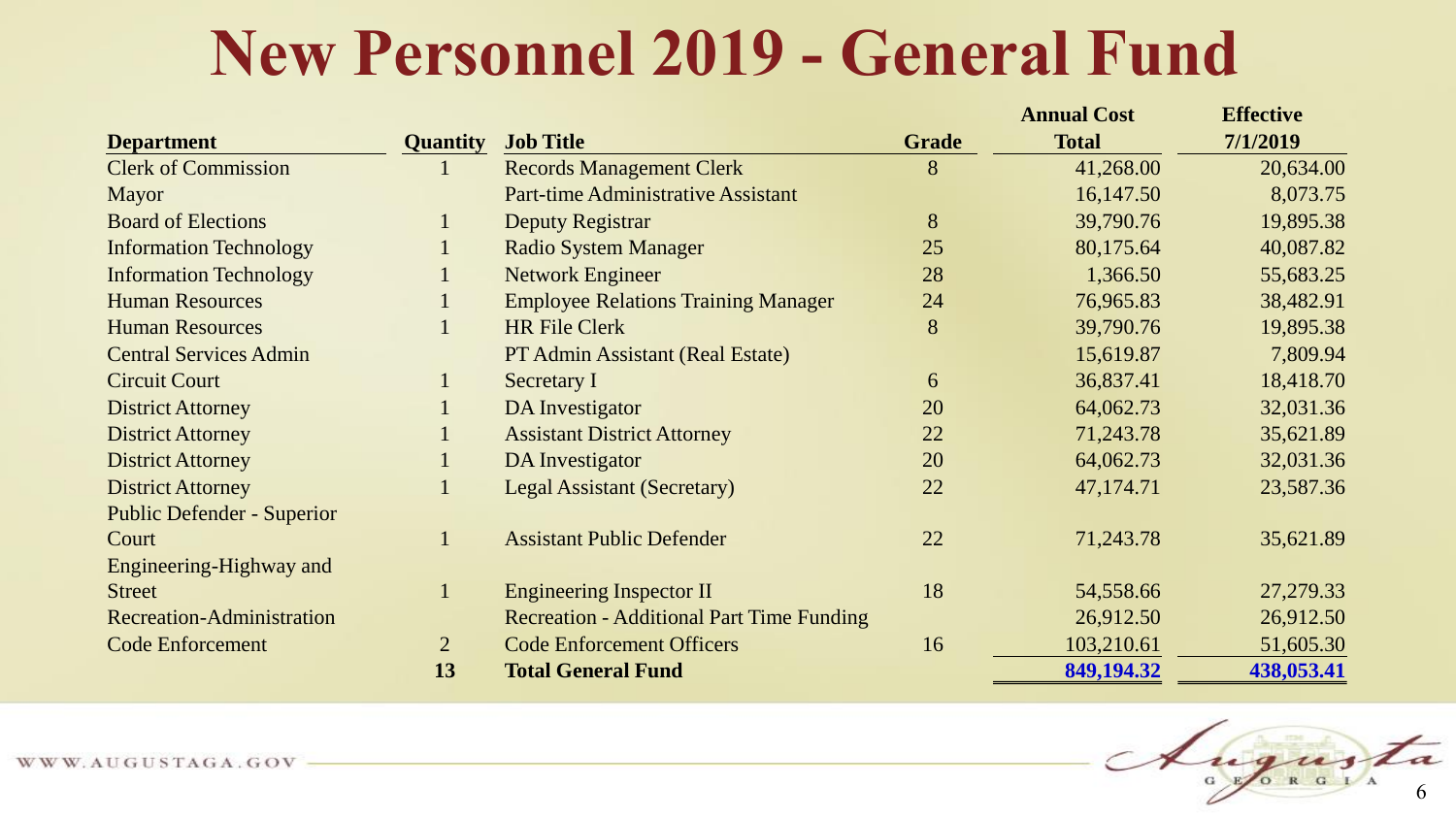# **New Projects for 2019 – General Fund**

|                                 |                                                                              | <b>Annual Cost</b> | <b>Recommended</b>      | Projected      |
|---------------------------------|------------------------------------------------------------------------------|--------------------|-------------------------|----------------|
| <b>Department Name</b>          | <b>Description</b>                                                           | <b>Total</b>       | <b>Effective 7-1-19</b> | <b>Revenue</b> |
| <b>Tax Assessor</b>             | TreppLoan technology contract (3 year initial term) \$31,200 per year        | 31,200             | 15,600                  |                |
| <b>Circuit Court</b>            | Winner VR Software $(9 \& $2,995 \text{ each plus $135 shipping})$           | 27,090             | 13,545                  |                |
| Marshal                         | Digital Evidence Mgt Solutions data storage for body cameras                 | 63,320             | 31,660                  |                |
| <b>Magistrate Court Fees</b>    | <b>Marshal Increase of Fees</b>                                              |                    |                         | 50,000         |
| <b>Recreation General Shop</b>  | R&M Contract - Grounds (landscape maintenance for Greene and Broad Streets)  | 96,500             | 48,250                  |                |
| <b>Recreation Lake Olmstead</b> | <b>Lake Olmstead Concerts</b>                                                | 203,200            | 101,600                 | 148,300        |
| <b>Recreation Riverwalk</b>     | 5K Race (supplies and temp workers for the race)                             | 6,400              | 3,200                   | 4,250          |
| Recreation                      | Bridge the Gap                                                               | 33,730             | 16,865                  | 23,750         |
| Recreation                      | Kids' Palooza (temp workers, security services, advertising, supplies, etc.) | 19,500             | 9,750                   | 13,250         |
| Recreation                      | Seed Money for 2020 Soul Festival (professional services and promotion)      | 100,000            | 100,000                 |                |
| <b>Code Enforcement</b>         | Cell phone and service for $(2)$ new positions                               | 1,560              | 780                     |                |
| <b>Code Enforcement</b>         | Membership Dues for $(2)$ new positions                                      | 450                | 230                     |                |
| <b>Code Enforcement</b>         | Education $&$ Training for $(2)$ new positions                               | 2,000              | 1,000                   |                |
| <b>Code Enforcement</b>         | Uniforms for $(2)$ new positions                                             | 400                | 200                     |                |
| <b>Code Enforcement</b>         | Gasoline for (2) new positions                                               | 1,640              | 820                     |                |
| <b>Code Enforcement</b>         | Telephones for $(2)$ new positions                                           | 1,740              | 870                     |                |
|                                 | PCs for $(2)$ new positions                                                  | 2,600              | 1,300                   |                |
|                                 | <b>Total General Fund</b>                                                    | 591,330            | 345,670                 | 239,550        |

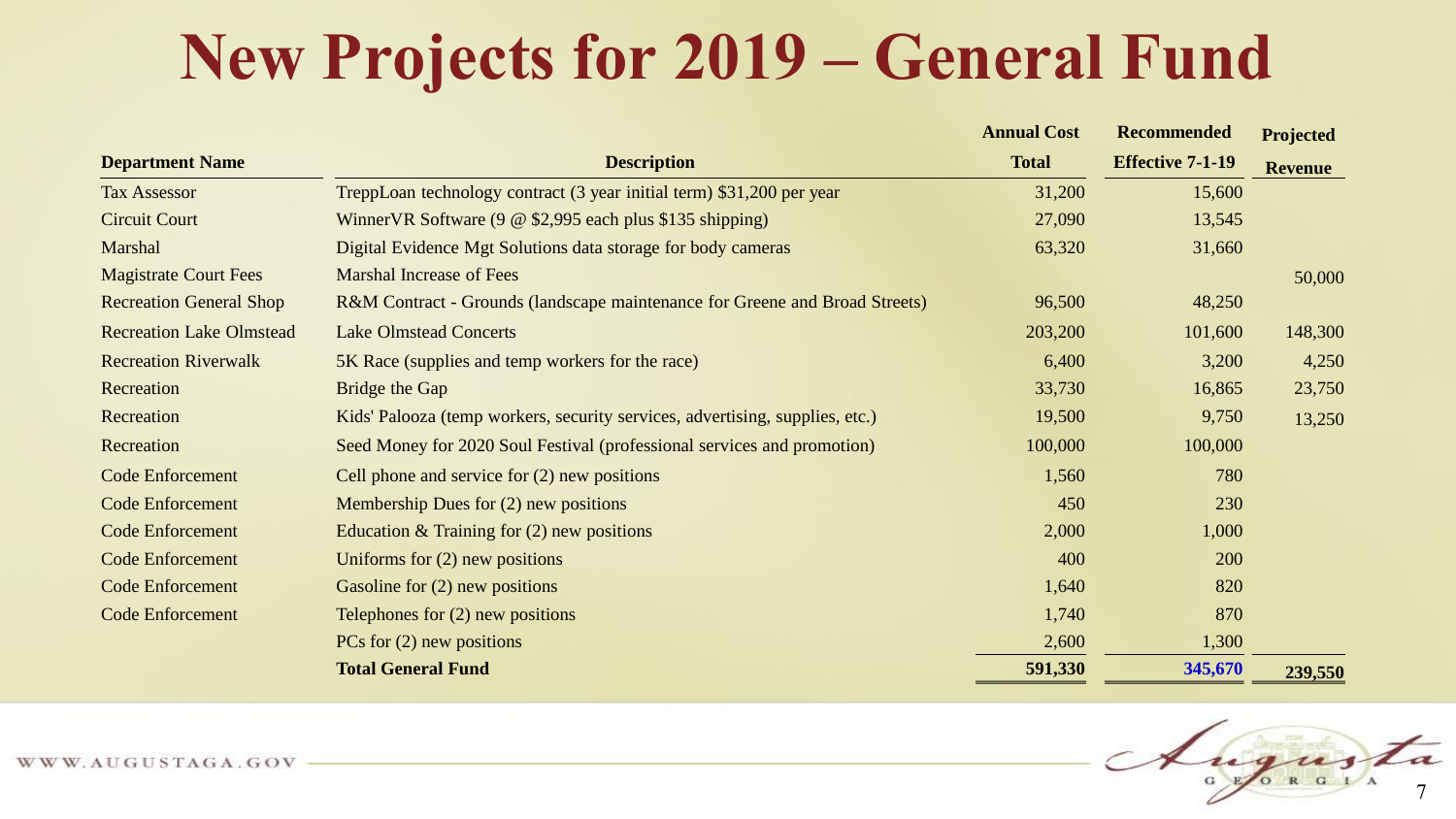#### **Allocation of additional revenue – Personnel funded as of July 1, 2020**

| <b>Allocated To:</b><br><b>Commitments</b><br>$\zeta$<br><b>Gold Cross Contract</b><br>600,000<br><b>Probation Services</b><br><b>Election Expenses</b><br>537,130<br>190,000<br><b>Special Election Expenses</b><br><b>Disparity Study</b> | <b>Additional Revenue in 2020</b>           | $\zeta$ | 5,706,950 |
|---------------------------------------------------------------------------------------------------------------------------------------------------------------------------------------------------------------------------------------------|---------------------------------------------|---------|-----------|
|                                                                                                                                                                                                                                             |                                             |         |           |
|                                                                                                                                                                                                                                             |                                             |         |           |
|                                                                                                                                                                                                                                             |                                             |         | 282,420   |
|                                                                                                                                                                                                                                             |                                             |         | 200,000   |
|                                                                                                                                                                                                                                             | Full year funding to programs approved 2019 |         | 345,670   |
| Full year funding to personnel approved 2019<br><b>Total Commitments</b><br>2,593,320                                                                                                                                                       |                                             |         | 438,100   |
| <b>Proposed 2020 projects/programs</b>                                                                                                                                                                                                      |                                             |         |           |
| Debt Service - Depot Project                                                                                                                                                                                                                |                                             |         | 350,000   |
| COLA - 1.5% effective 7-1-2020<br>664,820                                                                                                                                                                                                   |                                             |         |           |
| Contingency                                                                                                                                                                                                                                 |                                             |         | 500,000   |
| <b>Fund Balance Allocation</b>                                                                                                                                                                                                              |                                             |         | 250,000   |
| New Personnel - effective July 1, 2020<br>493,745                                                                                                                                                                                           |                                             |         |           |
| <b>New Programs</b>                                                                                                                                                                                                                         |                                             |         | 851,100   |
| Total Potential projects/programs<br>3,190,665<br><b>Total</b><br>5,702,985                                                                                                                                                                 |                                             |         |           |

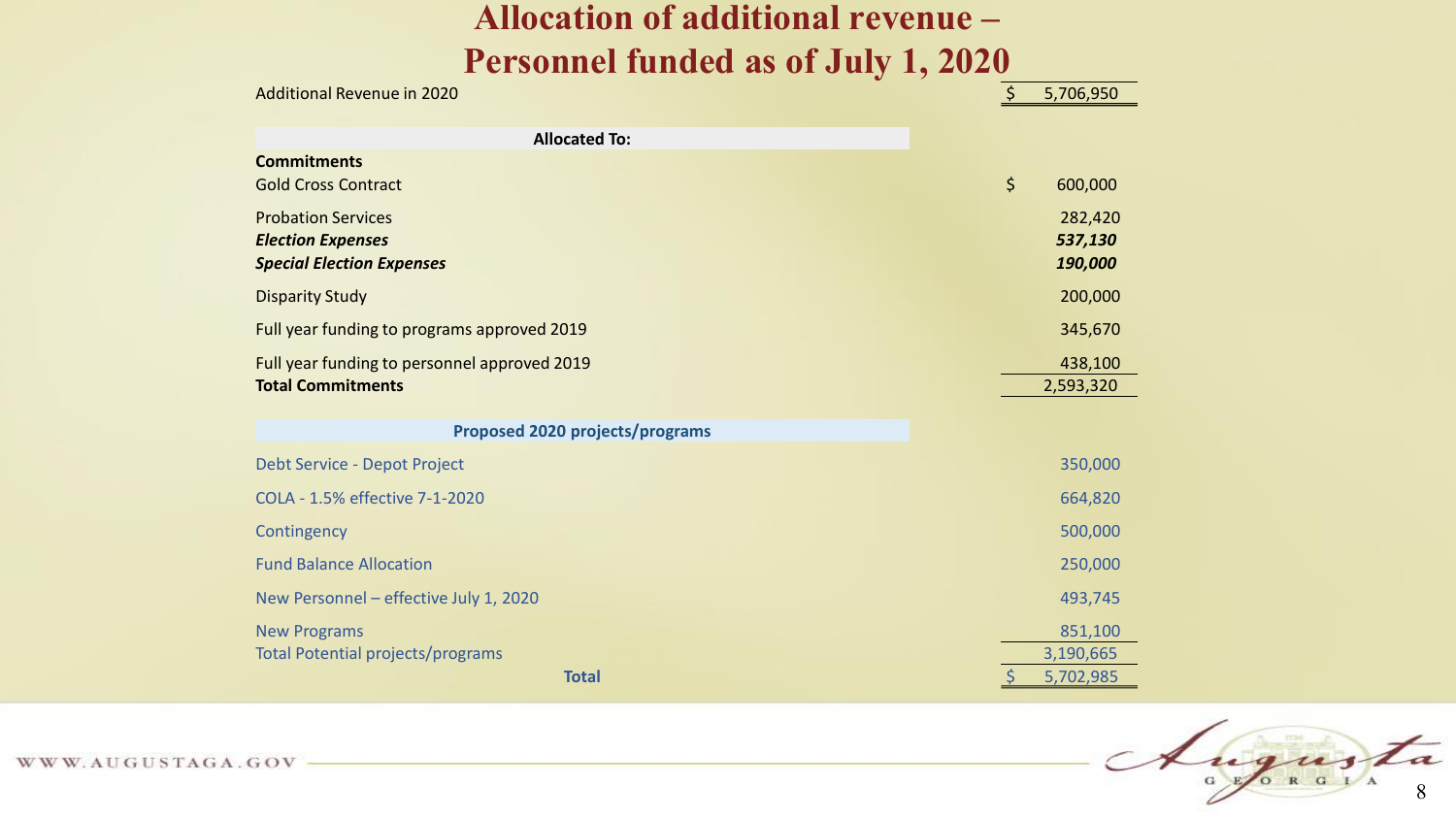#### **Allocation of additional revenue – Personnel funded as of January 1, 2020**

| <b>Additional Revenue in 2020</b>            | \$      | 5,706,950 |                   |
|----------------------------------------------|---------|-----------|-------------------|
| <b>Allocated To:</b>                         |         |           |                   |
| <b>Commitments</b>                           |         |           |                   |
| <b>Gold Cross Contract</b>                   | $\zeta$ | 600,000   |                   |
| <b>Probation Services</b>                    |         | 282,420   |                   |
| <b>Election Expenses</b>                     |         | 537,130   |                   |
| <b>Special Election Expenses</b>             |         | 190,000   |                   |
| <b>Disparity Study</b>                       |         | 200,000   |                   |
| Full year funding to programs approved 2019  |         | 345,670   |                   |
| Full year funding to personnel approved 2019 |         | 438,100   |                   |
| <b>Total Commitments</b>                     |         | 2,593,320 |                   |
|                                              |         |           |                   |
| 2020 projects/programs                       |         |           |                   |
| Debt Service - Depot Project                 |         | 350,000   |                   |
| COLA - 1.5% effective 7-1-2020               |         | 664,820   |                   |
| Contingency                                  |         | 500,000   |                   |
| <b>Fund Balance Allocation</b>               |         | 250,000   |                   |
| New Personnel - effictive January 1, 2020    |         | 813,935   |                   |
| <b>New Programs</b>                          |         | 851,100   |                   |
|                                              |         |           | variance from new |
| Total Potential projects/programs            |         | 3,429,855 | revenue           |
| <b>Total</b>                                 |         | 6,023,175 | (316, 225)        |

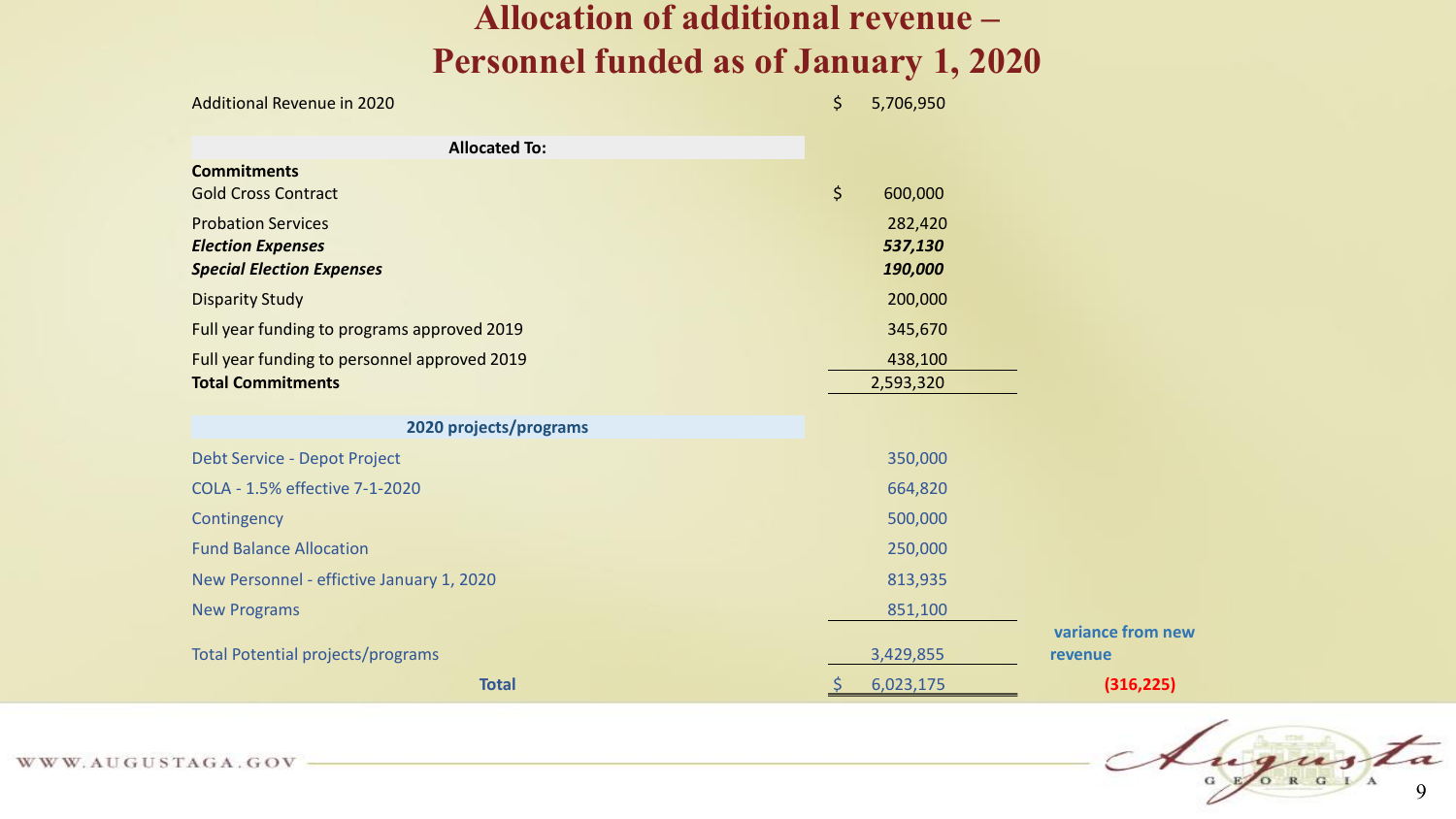## **New Personnel 2020 – General Fund**

|                                                         |                                                                               |              |               |                 | <b>Annual Cost</b> | <b>Projected</b> | <b>Administrator</b> |
|---------------------------------------------------------|-------------------------------------------------------------------------------|--------------|---------------|-----------------|--------------------|------------------|----------------------|
| <b>Department</b>                                       | <b>Job Title</b>                                                              | <b>Grade</b> | <b>Salary</b> | <b>Benefits</b> | <b>Total</b>       | <b>Revenue</b>   | <b>Recommended</b>   |
| <b>Board of Elections</b>                               | Deputy Registrar                                                              | 8            | 27,206        | 12,585          | 39,791             |                  | 39,791               |
| <b>Law Department</b>                                   | Staff Attorney - Recommend effective 7/1/2020                                 | 28           | 75,789        | 19,379          | 95,168             |                  | 47,584               |
| Law Department                                          | Paralegal - Recommend effective 7/1/2020                                      | 15           | 36,275        | 13,853          | 50,128             |                  | 25,064               |
| Compliance                                              | <b>Administrative Assistant II</b>                                            | 10           | 29,798        | 12,947          | 42,745             |                  | 42,745               |
|                                                         | position will be fully funded by a reduction in                               |              |               |                 |                    |                  |                      |
| Compliance                                              | <b>Temporary Workers</b>                                                      |              |               |                 | (42, 745)          |                  | (42, 745)            |
| <b>Circuit Court</b>                                    | Court Reporter - Recommend effective 7/1/2020                                 | 16           | 37,571        | 14,034          | 51,605             | 20,642           | 25,803               |
| <b>Clerk of Superior Court</b>                          | <b>Court Support Supervisor - Recommend effective</b><br>7/1/2020             | 16           | 37,571        | 14,034          | 51,605             |                  | 25,803               |
| <b>District Attorney</b>                                | <b>Assistant District Attorney - Recommend effective</b><br>7/1/2020          | 22           | 54,187        | 16,358          | 70,545             | 33,862           | 35,273               |
| <b>District Attorney</b>                                | DA Investigator - Recommend effective 7/1/2020                                | 20           | 48,554        | 15,570          | 64,124             | 30,780           | 32,062               |
| <b>Public Defender - Superior</b><br>Court              | Mitigation Investigator - Recommend effective<br>7/1/2020                     | 18           | 40,162        | 14,397          | 54,559             | 18,004           | 27,279               |
| Marshal                                                 | Deputy - Operations (5 @ \$36,275) - Recommend 2<br>effective $7/1/2020$      | 15           | 181,375       | 69,265          | 250,640            |                  | 50,128               |
| <b>Litter Patrol</b>                                    | Deputy - Enforcement (2 @ \$36,275) - Recommend<br>2 effective 7/1/2020       | 15           | 72,550        | 27,706          | 100,256            |                  | 50,128               |
| <b>Recreation - Aquatics</b>                            | Part-Time life guards raise to \$14.00/hour from<br>\$10.00/hour              |              | 41,420        | 3,169           | 44,589             |                  | 44,589               |
| <b>Recreation - Henry Brigham</b><br><b>Swim Center</b> | Part-Time life guards raise to \$14.00/hour from<br>\$10.00/hour              |              | 41,420        | 3,169           | 44,589             |                  | 44,589               |
| <b>Recreation - Aquatics Center</b>                     | Part-Time life guards raise to \$14.00/hour from<br>\$10.00/hour              |              | 41,419        | 3,169           | 44,588             |                  | 44,588               |
| <b>Extension Service</b>                                | <b>Upgrade Supplement Program Assistant -</b><br>Recommend effective 7/1/2020 |              | 1,976         | 156             | 2,132              |                  | 1,066                |
|                                                         | <b>Total General Fund</b>                                                     |              |               |                 | 964,319            | 103,288          | 493,745              |

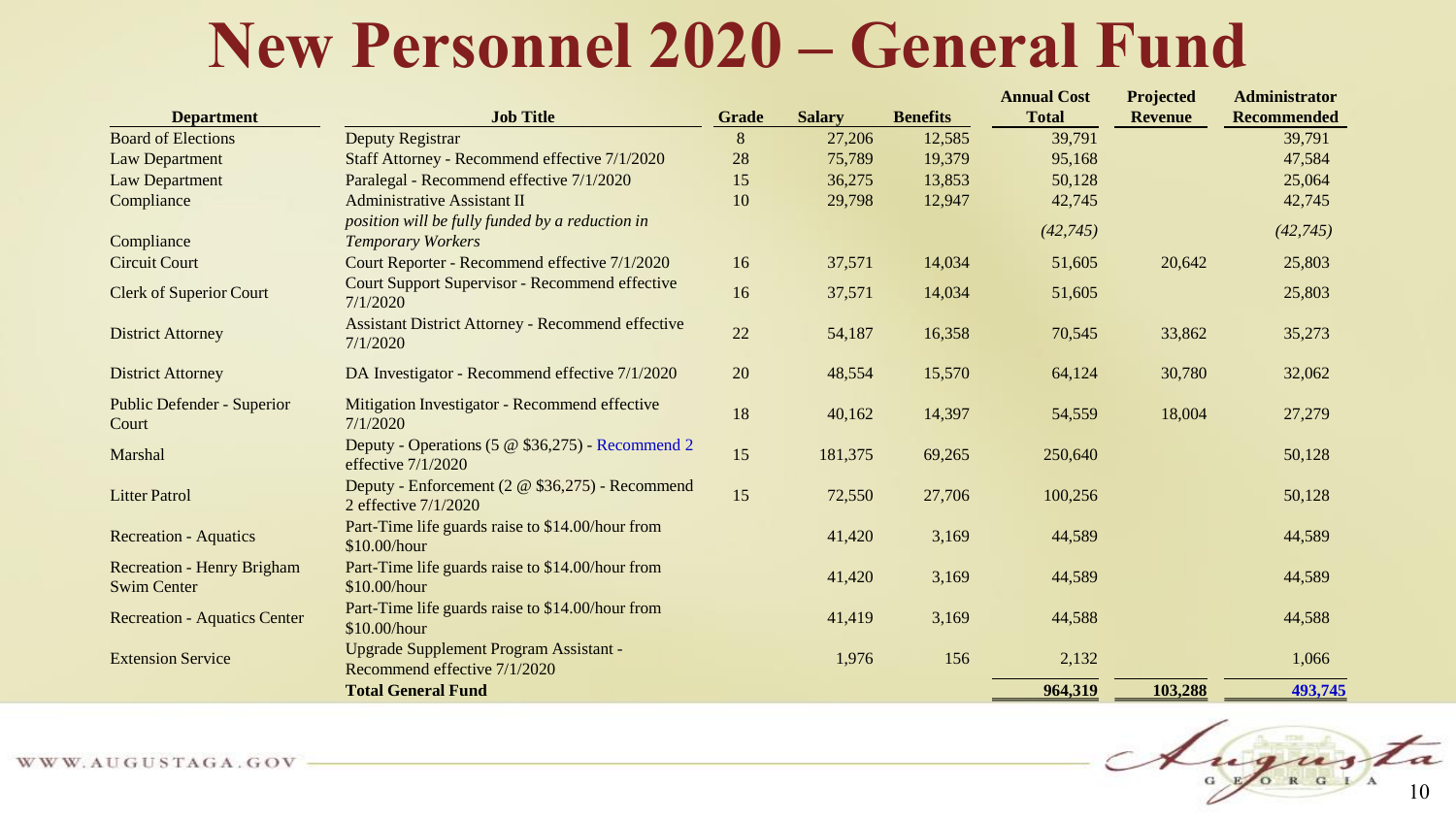## **New Personnel 2020 – Other Funds**

|                                                            |                                                                                                    |                |                                |                 | <b>Annual Cost</b> | Projected      | <b>Administrator</b> |
|------------------------------------------------------------|----------------------------------------------------------------------------------------------------|----------------|--------------------------------|-----------------|--------------------|----------------|----------------------|
| <b>Department</b>                                          | <b>Job Title</b>                                                                                   | <b>Grade</b>   | <b>Salary</b>                  | <b>Benefits</b> | <b>Total</b>       | <b>Revenue</b> | <b>Recommended</b>   |
| <b>Emergency Telephone</b>                                 | E911 Communications Officer I (4 $\omega$ \$31,093)                                                | 11             | 124,372.00                     | 52,513.42       | 176,885.42         |                | 176,885.42           |
|                                                            | <b>Total Emergency Telephone Response Fund</b>                                                     |                |                                |                 | 176,885.42         |                | 176,885.42           |
|                                                            |                                                                                                    |                |                                |                 |                    |                |                      |
| <b>Fire Administration</b>                                 | EMS Lieutenant $(9 \t@ $48,554)$                                                                   | 20             | 436,986.00 140,132.49          |                 | 577,118.49         |                | 577,118.49           |
|                                                            | positions will be funded in part by reduction in P/T salaries                                      |                | $(422, 400.00)$ $(32, 313.60)$ |                 | (454, 713.60)      |                | (454, 713.60)        |
|                                                            | <b>Total Fire Protection Fund</b>                                                                  |                |                                |                 | 122,404.89         |                | 122,404.89           |
|                                                            |                                                                                                    |                |                                |                 |                    |                |                      |
| SPLOST - Engineering<br>Administration                     | <b>Engineer Inspector I</b>                                                                        | 17             | 38,866.00                      | 14,215.41       | 53,081.41          |                | 53,081.41            |
|                                                            | <b>Total SPLOST 7 Fund</b>                                                                         |                |                                |                 | 53,081.41          |                | 53,081.41            |
|                                                            |                                                                                                    |                |                                |                 |                    |                |                      |
| <b>Utilities (Customer Service)</b>                        | <b>CIS Program Assistant</b>                                                                       | 15             | 36,275.00                      | 13,853.06       | 50,128.06          |                | 50,128.06            |
| <b>Utilities (Construction &amp;</b><br>Maintenance)       | Utility Worker $(2 \otimes $25,911)$                                                               | $\overline{7}$ | 51,822.00                      | 24,807.31       | 76,629.31          |                | 76,629.31            |
|                                                            | <b>Total Utilities Fund</b>                                                                        |                |                                |                 | 126,757.37         |                | 126,757.37           |
|                                                            |                                                                                                    |                |                                |                 |                    |                |                      |
| <b>Garbage Collection-Keep</b><br><b>Augusta Beautiful</b> | Keep Augusta Beautiful Outreach Coordinator                                                        | 15             | 36,275.00                      | 13,853.06       | 50,128.06          |                | 50,128.06            |
|                                                            | <b>Total Garbage Collection Fund</b>                                                               |                |                                |                 | 50,128.06          |                | 50,128.06            |
|                                                            |                                                                                                    |                |                                |                 |                    |                |                      |
| <b>Augusta Public Transit</b>                              | Upgrade Transit Manager (grade 24) to Deputy Director (grade 28)<br>- Recommend effective 7/1/2020 |                | 15,969.00                      | 11,013.26       | 26,982.26          |                | 13,491.13            |
|                                                            | <b>Total Transit Fund</b>                                                                          |                |                                |                 | 26,982.26          |                | 13,491.13            |

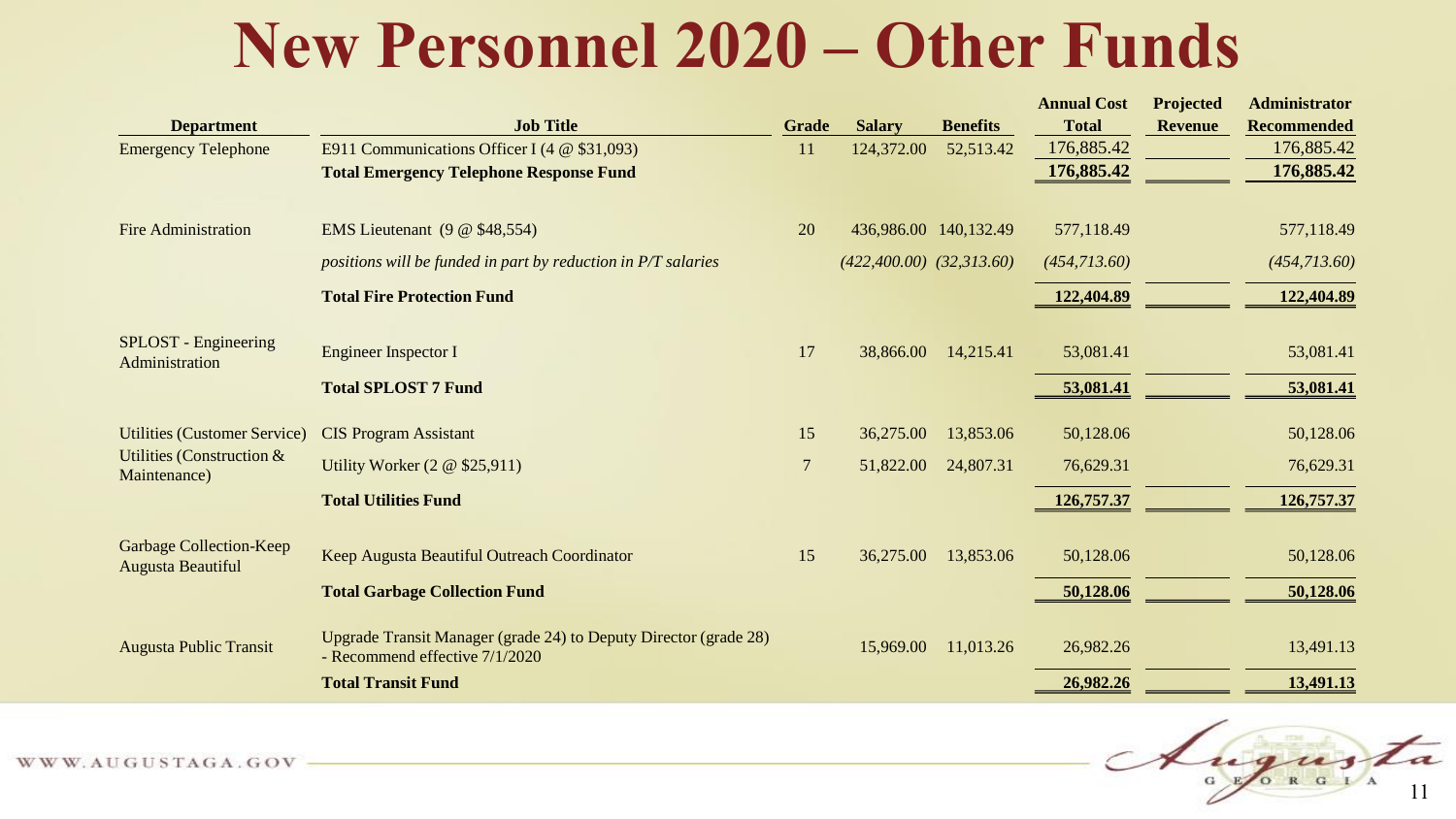#### New Personnel 2020 – Other Funds

|                                                 |                                                                                       |       |               |                 | <b>Annual Cost</b> | Projected      | <b>Administrator</b> |
|-------------------------------------------------|---------------------------------------------------------------------------------------|-------|---------------|-----------------|--------------------|----------------|----------------------|
| <b>Department</b>                               | <b>Job Title</b>                                                                      | Grade | <b>Salary</b> | <b>Benefits</b> | <b>Total</b>       | <b>Revenue</b> | <b>Recommended</b>   |
|                                                 |                                                                                       |       |               |                 |                    |                |                      |
| <b>ARA</b> - Administration                     | <b>Staff Attorney Senior</b>                                                          | 31    | 93,455.00     | 21,849.68       | 115,304.68         |                | 115,304.68           |
| <b>ARA</b> - Security                           | <b>Security Specialist</b>                                                            | 10    | 29,798.00     | 12,947.25       | 42,745.25          |                | 42,745.25            |
| ARA - Community $\&$<br><b>Customer Service</b> | <b>Upgrade Passenger Assistance Liaison to Airport Customer</b><br>Service Supervisor |       | 9,924.00      | 1,387.87        | 11,311.87          |                | 11,311.87            |
|                                                 | <b>Total Bush Field Airport Fund</b>                                                  |       |               |                 | 169,361.80         |                | 169,361.80           |
| Risk Management -<br>Administration             | Safety & Training Coordinator (2 @ \$38,866)                                          | 17    | 77,732.00     | 28,430.82       | 106,162.82         |                | 106,162.82           |
|                                                 | <b>Claims Adjuster</b>                                                                | 18    | 40,162.00     | 14,396.66       | 54,558.66          |                | 54,558.66            |
|                                                 | <b>Total Risk Management Fund</b>                                                     |       |               |                 | 160,721.48         |                | 160,721.48           |

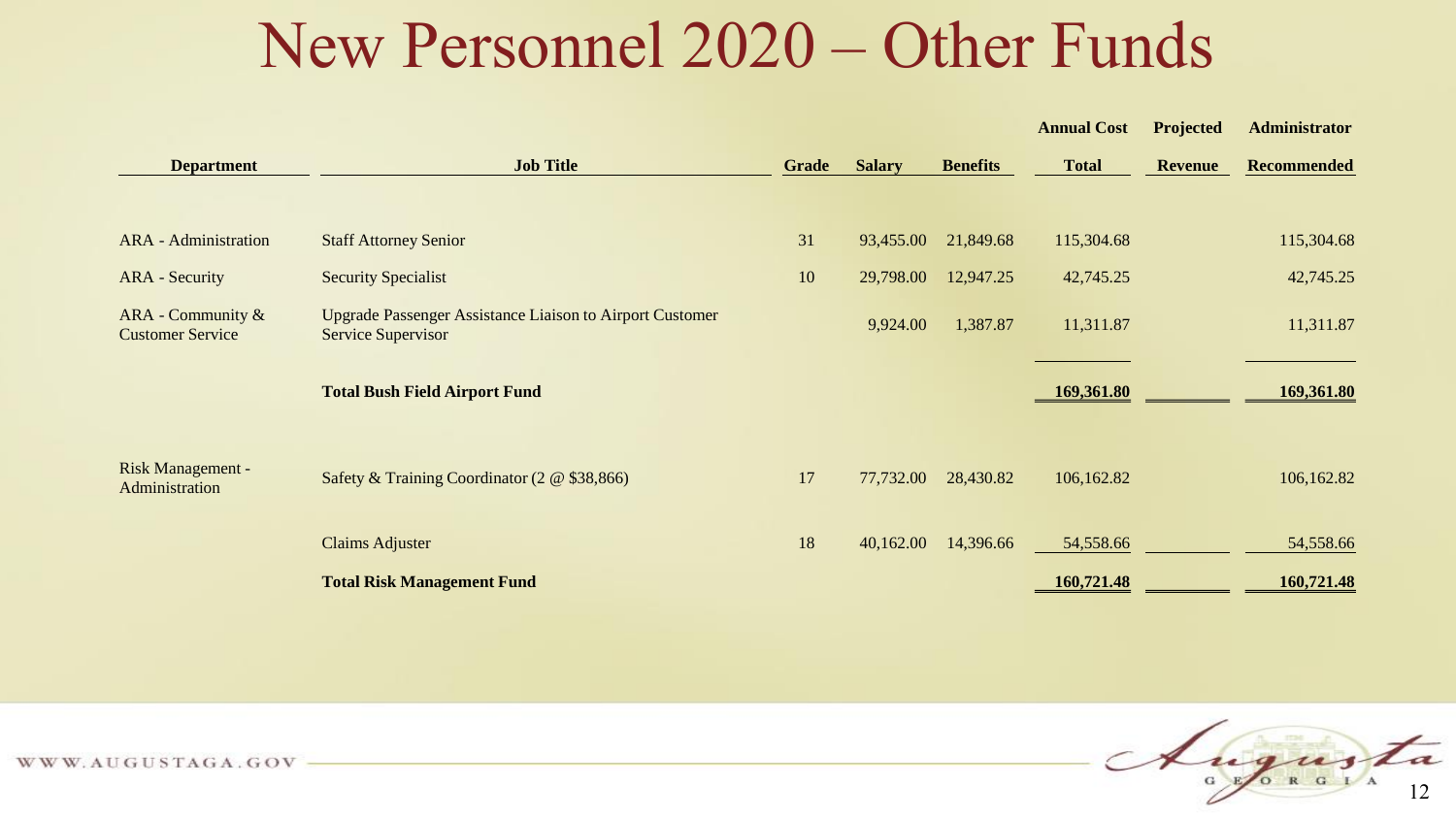# **New Projects - 2020**

|                                  |                                                                                                              | <b>Annual Cost</b> | <b>Administrator</b> |
|----------------------------------|--------------------------------------------------------------------------------------------------------------|--------------------|----------------------|
| <b>Department Name</b>           | <b>Description</b>                                                                                           | <b>Total</b>       | <b>Recommended</b>   |
| Juvenile Court                   | <b>Education/THRIVE Program</b>                                                                              | 225,000            | 100,000              |
| <b>Marshal's Office</b>          | Uniforms, equipment, radios, MDT's, Office Supplies,<br>computers, training, gas, and VCA for 5 new Deputies | 127,000            | 50,800               |
| <b>Litter Patrol</b>             | Uniforms, equipment, radios, MDT's, Office Supplies,<br>computers, training, gas, and VCA for 2 new Deputies | 48,400             | 48,400               |
| Roads & Walkways                 | City/county road and pothole repair                                                                          | 2,000,000          | 300,000              |
| Roads & Walkways                 | City/county tree maintenance                                                                                 | 1,000,000          | 200,000              |
| <b>Recreation - General Shop</b> | Contracted mowing and maintenance at Westview Cemetery                                                       | 66,000             | 66,000               |
| Recreation - (new org key)       | McDuffie Woods Nutrition Ctr (fund senior nutrition program)                                                 | 7,200              | 5,000                |
| Forestry                         | Radios Air Time - air time for 2 new radios                                                                  | 900                | 900                  |
|                                  | <b>Total General Fund</b>                                                                                    | 2,453,020          | 771,100              |
|                                  |                                                                                                              |                    |                      |
|                                  |                                                                                                              |                    |                      |

| <b>Sheriff - Administration</b> | <b>Mental Health Contractual Services</b> | 115,300 | 80,000 |
|---------------------------------|-------------------------------------------|---------|--------|
|                                 | <b>Total Law Enforcement Fund</b>         | 115.300 | 80,000 |

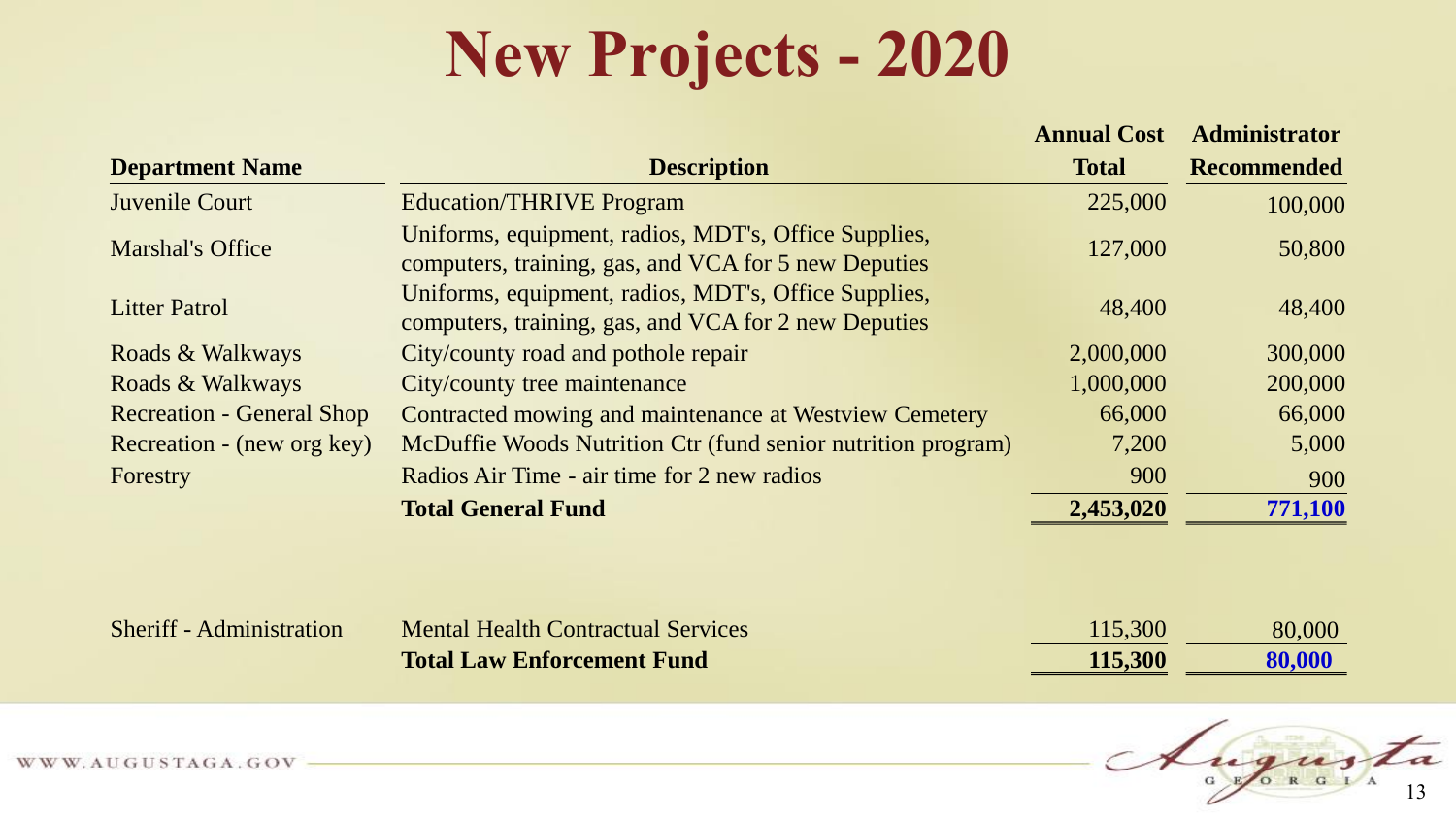#### **Fund Balance – General Fund**

• Allocation to Fund Balance \$250,000

- Fund balance as of 12-31-18 \$35.7 million
	- Funds required for one days operation \$394,370
	- Number of days operations in reserve 90 days

- Demonstrates a commitment to the financial health of the organization to bond rating agencies.
	- Critical step in path to a rating upgrade

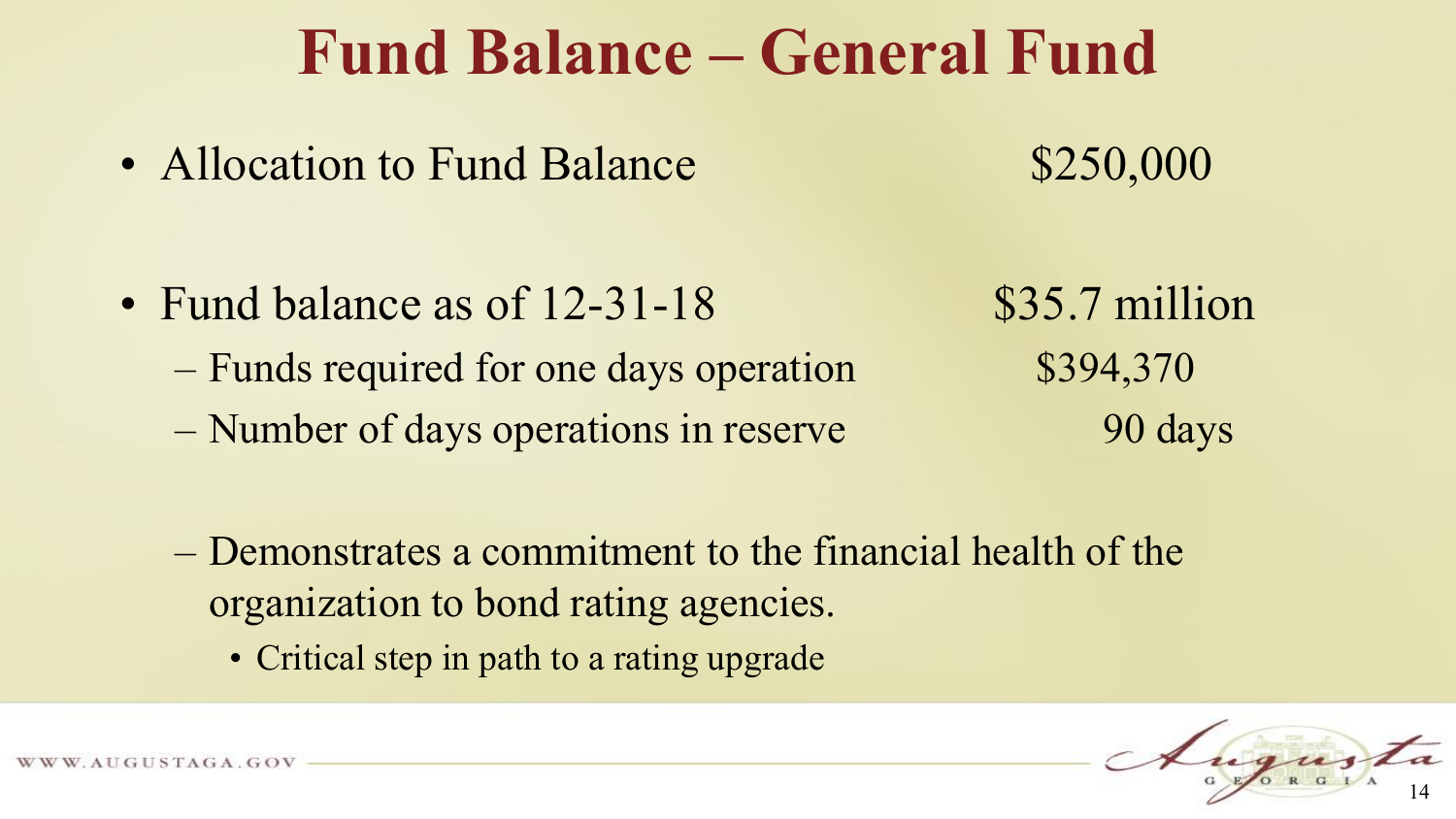### **Tax Assessors - 2020 Budget**

- 2019 Budget \$ 2,677,320
- 2020 Budget Requested \$ 2,763,020
- 2020 Budget Recommended \$ 2,720,450

- New Personnel
	- Additional \$50,000 for DOR certification program to increase program total to \$75,000
- New Programs funded from capital
	- Pictomerty Aerial Flight 3 year contract \$110,000 per year
	- Cell Tower Valuation Tool 2 year contract \$110,000 per year

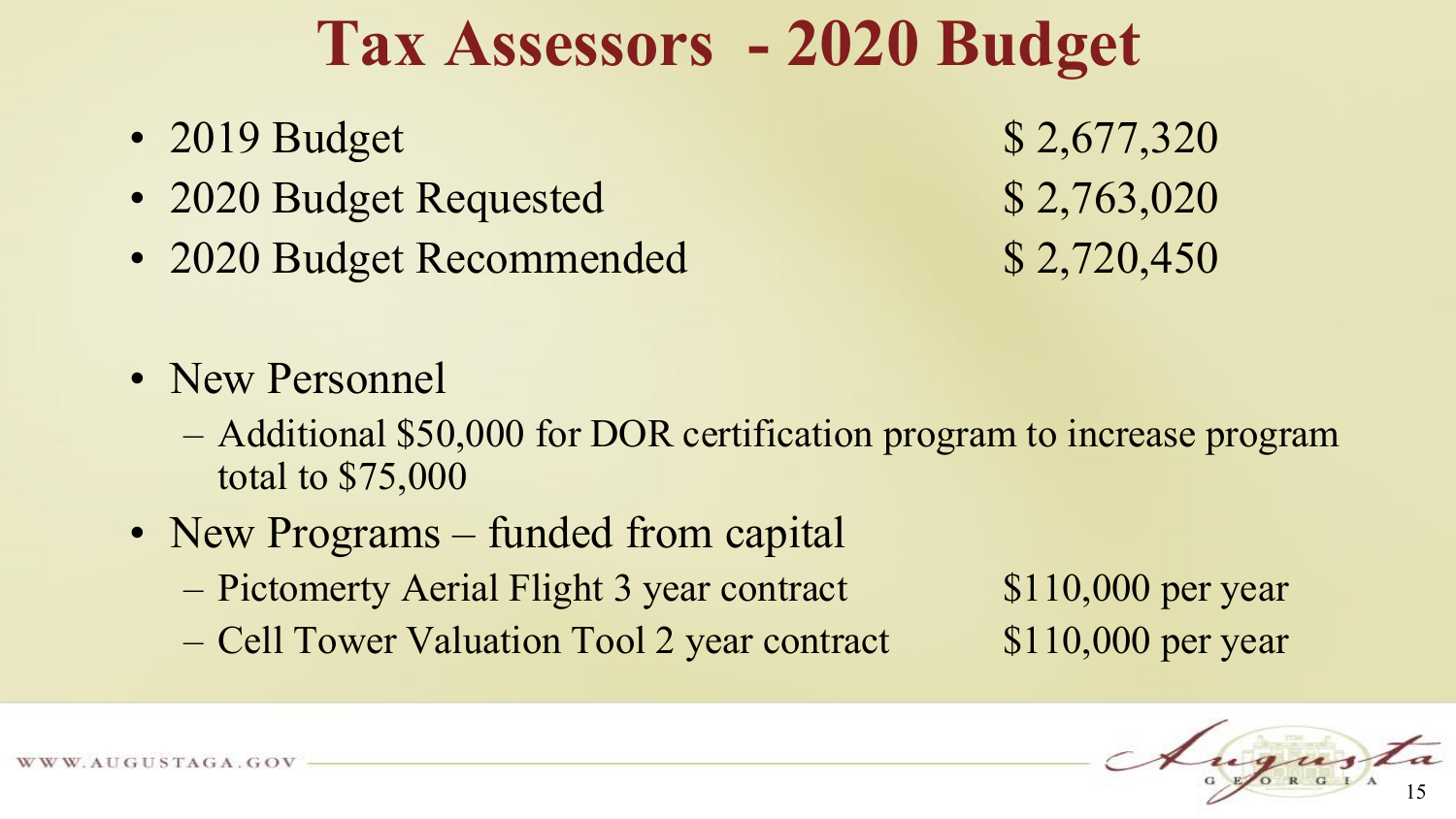# **2020 Budget – Expenditures by Reporting Area**

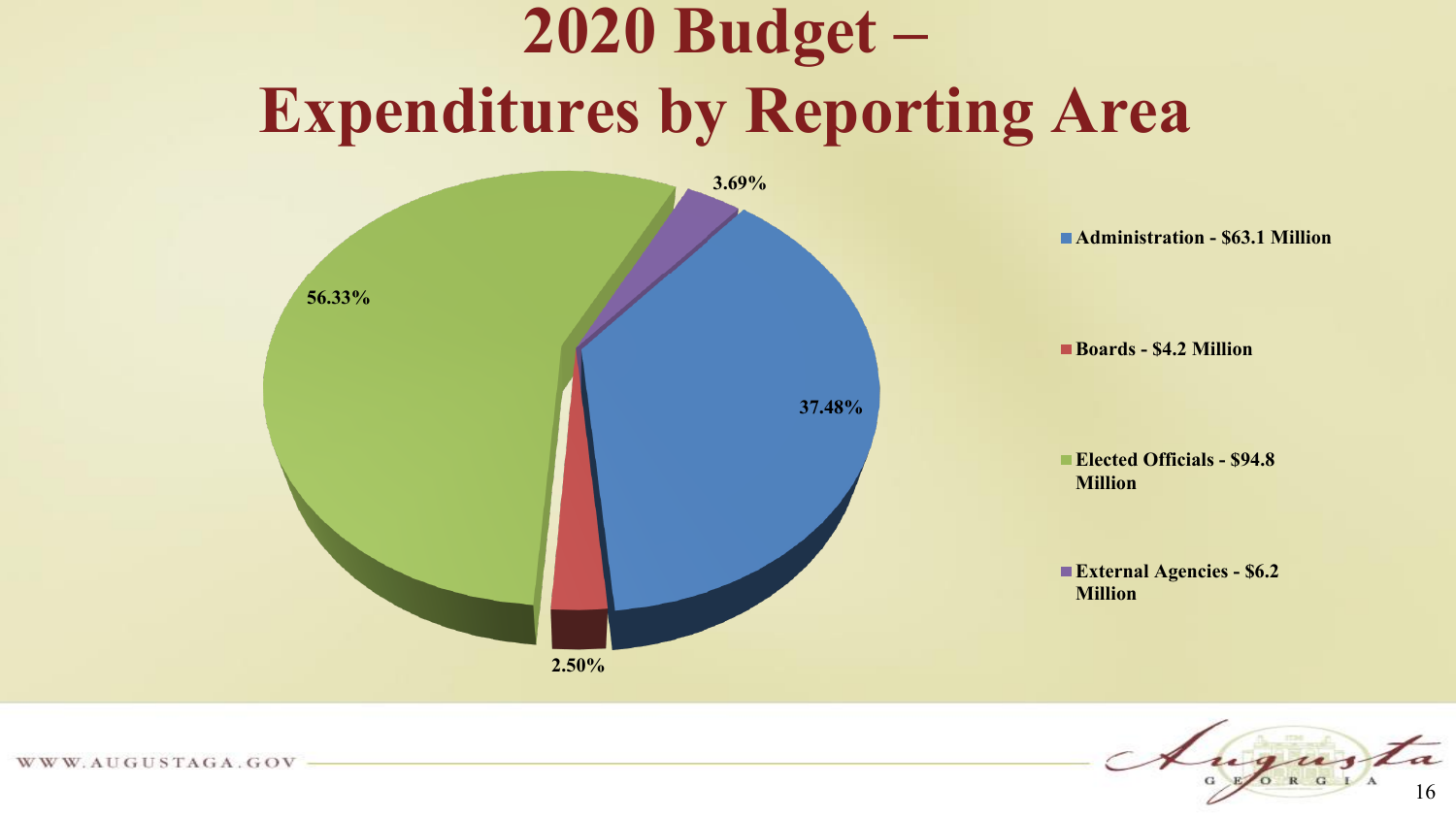# **Elected / Appointed Officials Expense by function**

| <b>Amount</b> |
|---------------|
| \$4,659,160   |
| 22,354,500    |
| 67,785,550    |
| \$94,799,210  |
|               |

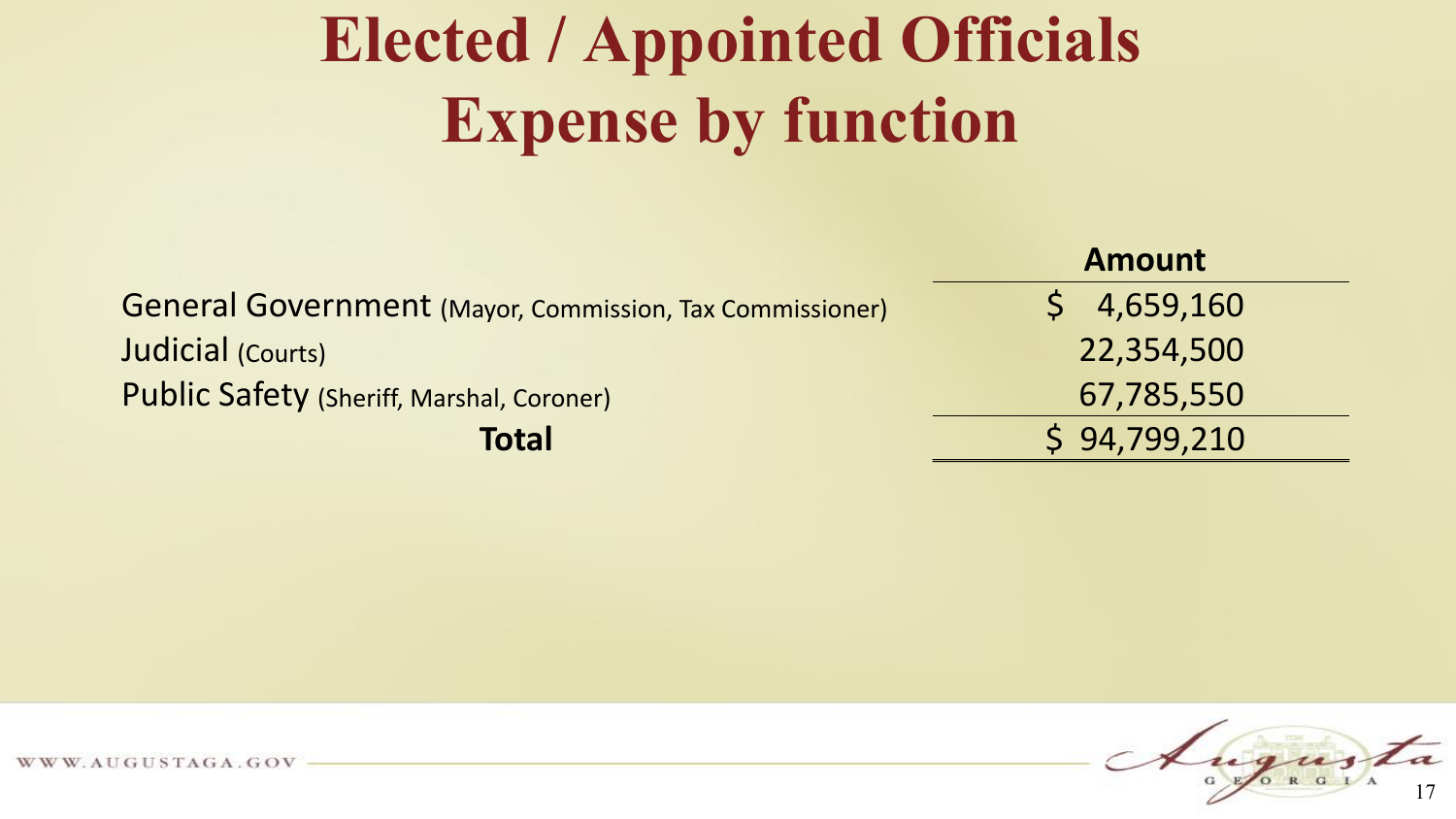# **External Agencies**

• *2019 Funding* \$6,140,610

• 2020 Funding Requests \$7,041,358

• 2020 Funding Recommended \$6,234,600

• 2020 Recommended vs Requested  $$ (806,758)$ 

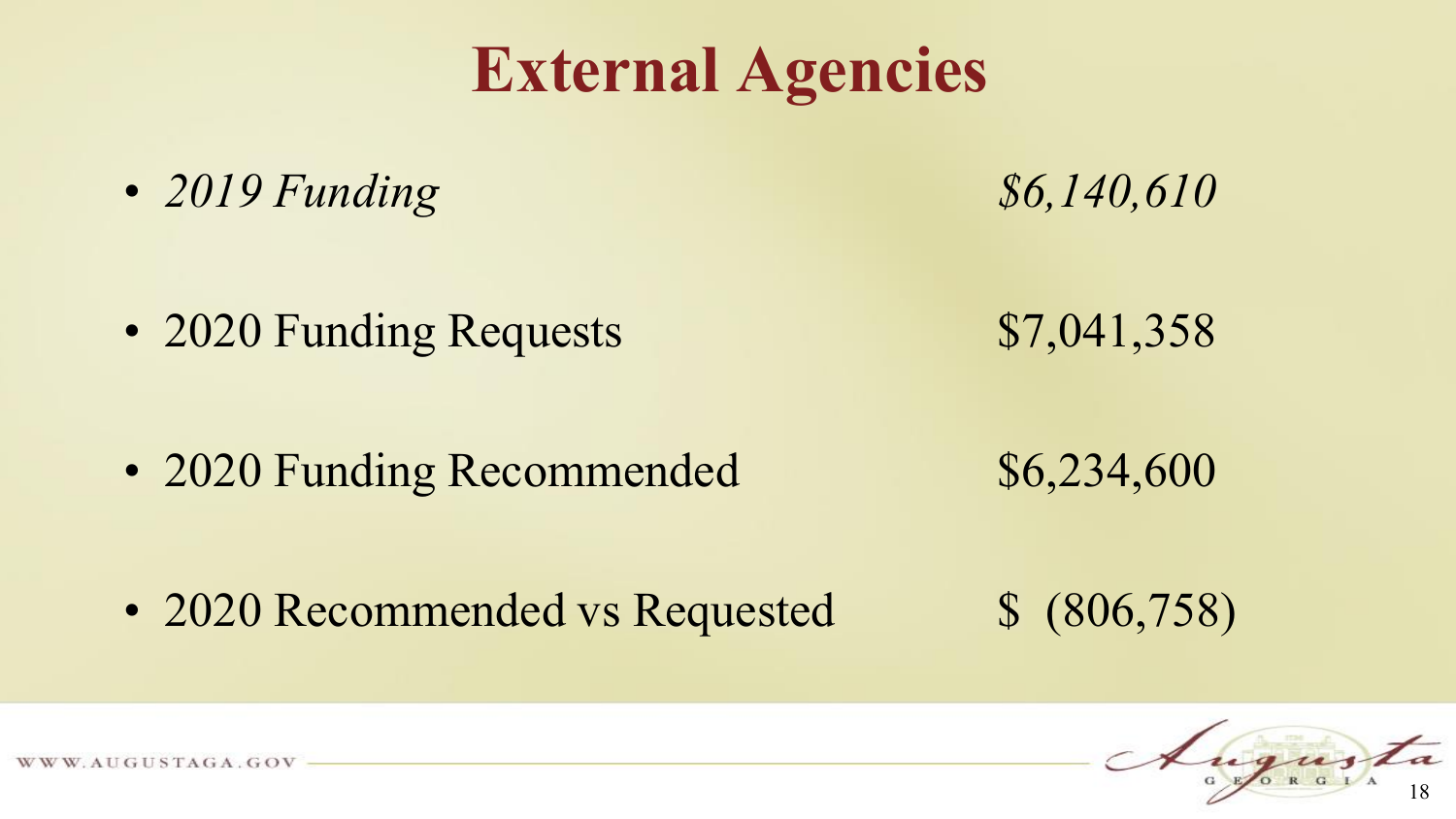## **External Agencies budget request process**

- External agencies are required to provide:
	- A narrative description of the program and a detailed program budget, which includes all funding sources that the agencies anticipates receiving
	- Mission Statement
	- Performance Budget overview
	- Budget Request
	- Summary
	- Audit / Review

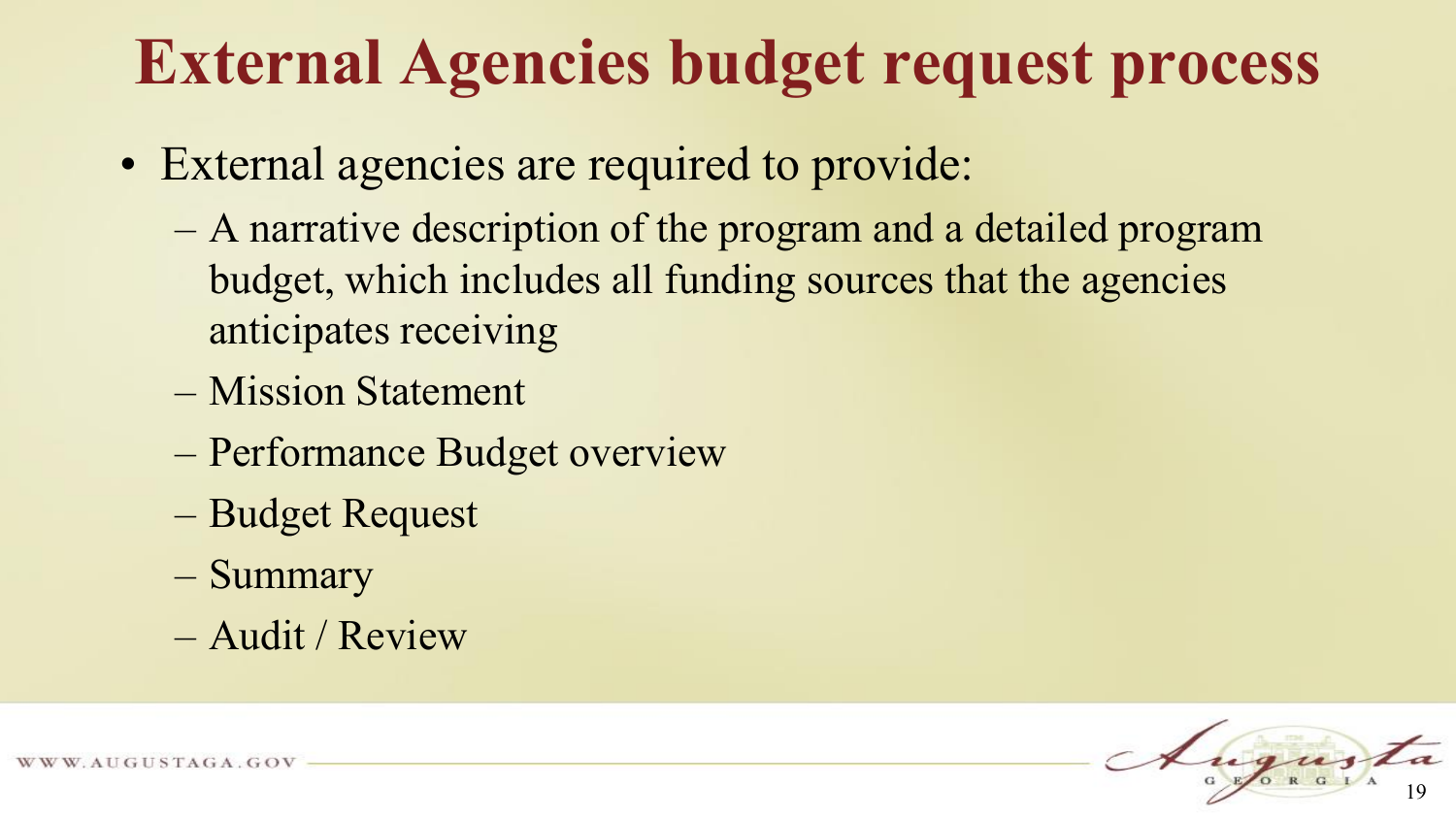# **External Agencies funding process**

#### • **Audit / Review**

- To help ensure funding is provided to viable organizations on May 2, 2017 the commission adopted the following to clarify the process for the release of funds and reporting thresholds :
	- For organizations receiving more than \$25,000 an annual financial audit is required.
	- For organizations receiving less than \$25,000 an annual financial review is required.
	- The audit or review is required to be performed by an independent CPA firm.

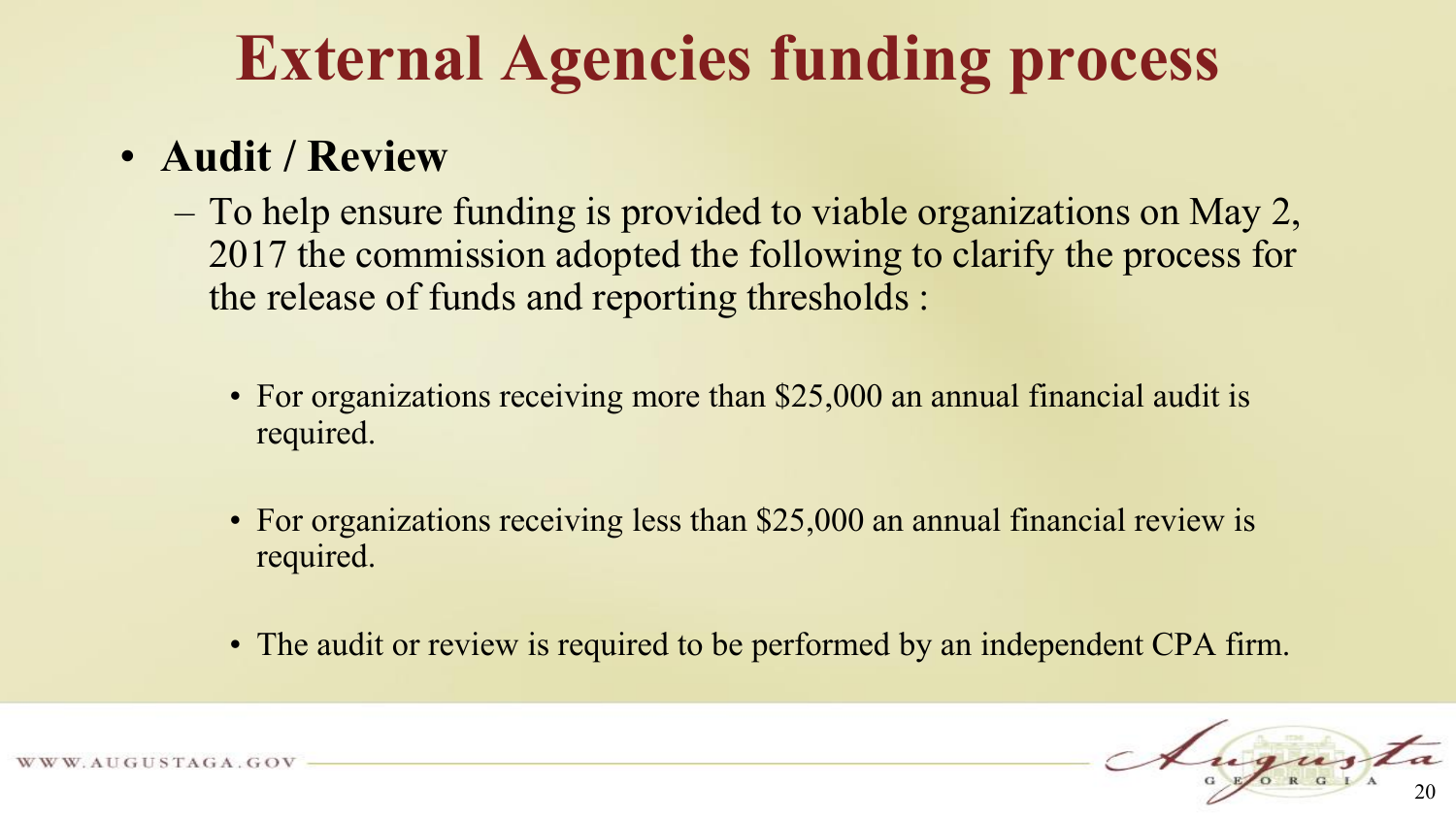#### **External Agencies**

|                                                 |               | 2018 Approved |     | 2019 Approved |           |                |              |                | 2020 Administrator's  |              | 2020 request vs.<br>2020 |
|-------------------------------------------------|---------------|---------------|-----|---------------|-----------|----------------|--------------|----------------|-----------------------|--------------|--------------------------|
| <b>Agency</b>                                   |               | <b>Budget</b> |     | <b>Budget</b> |           |                | 2020 request |                | <b>Recommendation</b> |              | Recommended              |
| <b>Bd of Health-Public</b>                      |               | 929,250       |     |               | 929,250   |                | 929,250      |                | 929,250               |              |                          |
| <b>Bd of Health-Mental Serenity Behavioral</b>  |               | 25,000        |     |               | 25,000    |                | 25,000       |                | 25,000                |              |                          |
| <b>Project Access</b>                           |               | 225,000       |     |               | 225,000   |                | 275,000      |                | 225,000               |              | 50,000                   |
| <b>Community Medical Outreach-Lamar Medical</b> |               |               |     |               |           |                |              |                |                       |              |                          |
| Center                                          |               | 48,310        |     |               | 43,310    |                | 48,310       |                | 43,310                |              | 5,000                    |
| <b>Miracle Making</b>                           |               | 90,000        |     |               | 90,000    |                | 90,000       |                | 90,000                |              |                          |
| <b>American Red Cross</b>                       |               | 14,640        |     |               | 14,640    |                | 20,000       |                | 14,640                |              | 5,360                    |
| <b>Child Enrichment</b>                         |               | 24,640        |     |               | 24,640    |                | 24,640       |                | 24,640                |              |                          |
| <b>Safe Homes</b>                               |               | 12,000        |     |               | 8,200     |                | 8,200        |                | 8,200                 |              |                          |
| <b>Mach Academy</b>                             |               | 50,000        |     |               | 50,000    |                | 200,000      |                | 50,000                |              | 150,000                  |
| <b>Shiloh Appropriation</b>                     |               | 25,000        |     |               |           |                |              |                |                       |              |                          |
| <b>Senior Center Council</b>                    |               | 40,200        |     |               | 40,200    |                | 40,000       |                | 40,200                |              | (200)                    |
| Lucy Craft Laney Museum (Delta House)           |               | 143,670       |     |               | 143,670   |                | 143,670      |                | 143,670               |              |                          |
| <b>ARC</b> Museum of History                    |               | 143,670       |     |               | 143,670   |                | 153,670      |                | 143,670               |              | 10,000                   |
| <b>Ezekiel Harris House</b>                     |               | 50,900        |     |               | 50,900    |                | 52,900       |                | 50,900                |              | 2,000                    |
| <b>Arts Council (Operations)</b>                |               | 71,710        |     |               | 71,710    |                | 100,000      |                | 71,710                |              | 28,290                   |
| <b>Arts Council (Regranting)</b>                |               | 71,710        |     |               | 71,710    |                | 100,000      |                | 71,710                |              | 28,290                   |
| Arts Council (Arts in the Heart)                |               | 35,000        |     |               | 35,000    |                | 35,000       |                | 35,000                |              |                          |
| Development Authority of Augusta                |               | 200,000       |     |               | 200,000   |                | 225,000      |                | 215,000               |              | 10,000                   |
| <b>Alliance For Ft Gordon</b>                   |               | 25,000        |     |               | 25,000    |                | 25,000       |                | 25,000                |              |                          |
| <b>Land Bank Authority</b>                      |               | 141,400       |     |               | 141,400   |                | 259,028      |                | 191,400               |              | 67,628                   |
| Downtown Development Authority (DDA)            |               | 154,610       |     |               | 154,610   |                | 255,000      |                | 154,610               |              | 100,390                  |
| <b>Mosquito Control</b>                         |               | 225,000       |     |               | 225,000   |                | 225,000      |                | 225,000               |              |                          |
| <b>EH Special Project-Stormwater</b>            |               |               | N/A |               | 260,000   |                | 260,000      |                | 260,000               |              |                          |
| <b>CSRA- Area Agency on Aging</b>               |               | 20,000        |     |               | 20,000    |                | 20,000       |                | 20,000                |              |                          |
| <b>Bethlehem Comm Center</b>                    |               | 25,000        |     |               | 25,000    |                | 25,000       |                | 25,000                |              |                          |
| <b>Augusta Boxing Club</b>                      |               |               |     |               | 50,000    |                | 200,000      |                | 50,000                |              | 150,000                  |
|                                                 | $\frac{1}{2}$ | 2,791,710     |     | \$            | 3,067,910 | $\mathfrak{S}$ | 3,739,668    | $\mathfrak{S}$ | 3,132,910             | $\mathbb{S}$ | 606,758                  |

Augusta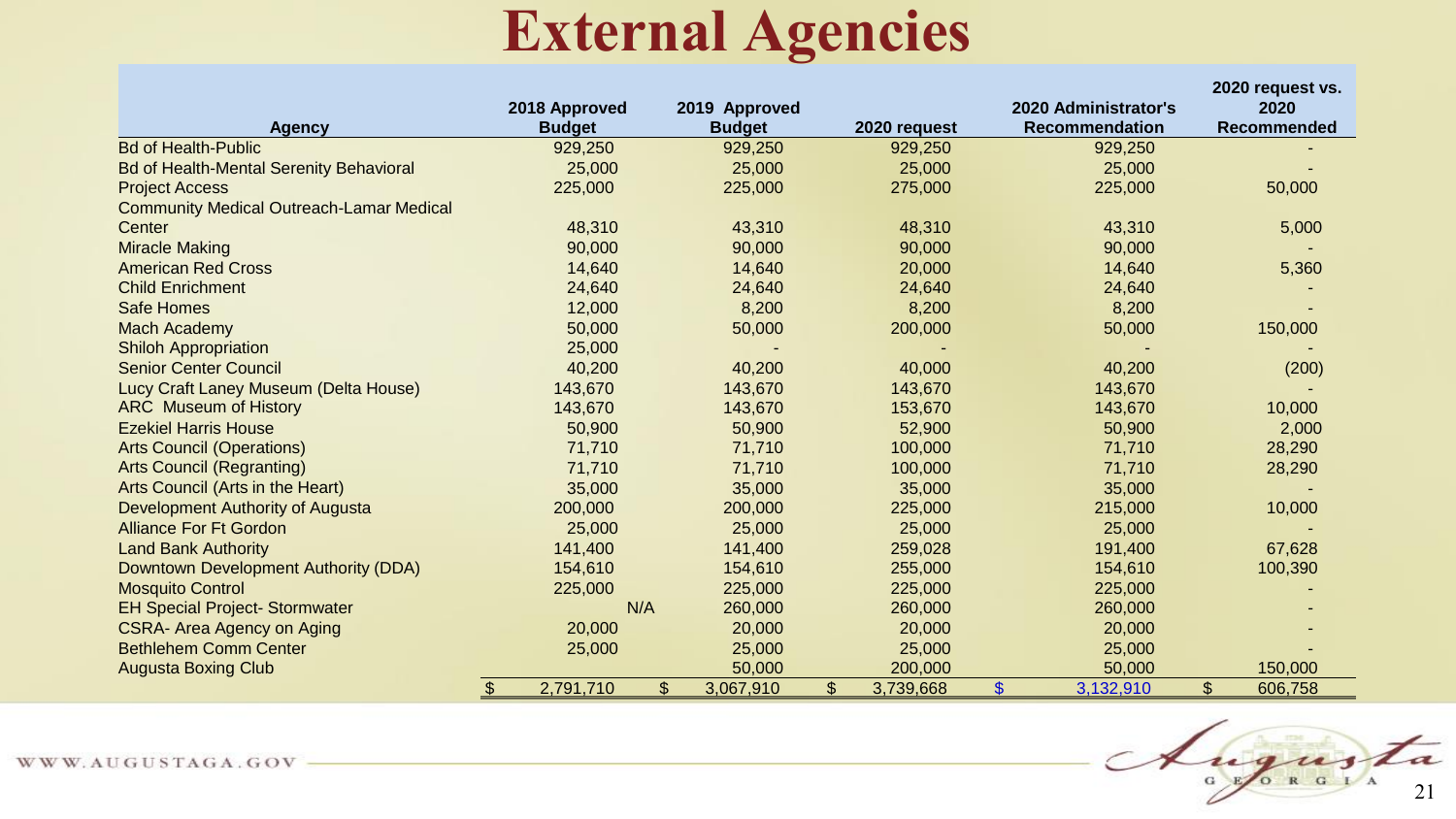# **External Agencies**

| Agency                              | 2018 Approved<br><b>Budget</b> | 2019 Approved<br><b>Budget</b> | 2020 request | <b>2020 Administrator's</b><br><b>Recommendation</b> | 2020 request vs.<br>2020<br><b>Recommended</b> |
|-------------------------------------|--------------------------------|--------------------------------|--------------|------------------------------------------------------|------------------------------------------------|
| <b>Obligations by contract:</b>     |                                |                                |              |                                                      |                                                |
| <b>Central Sav River Land Trust</b> | 48,390                         | 65,000                         | 65,000       | 65,000                                               |                                                |
| 878 Engineering                     | 7,020                          | 7,020                          | 7,020        | 7,020                                                |                                                |
| <b>DFACS</b>                        | 118,750                        | 118,750                        | 118,750      | 118,750                                              |                                                |
| <b>Garrett Comm Center</b>          | 9,000                          | 9,000                          | 9,000        | 9,000                                                | -                                              |
| <b>West Augusta Soccer</b>          | 50,000                         | 50,000                         | 50,000       | 50,000                                               |                                                |
| <b>ARC Library</b>                  | 2,466,100                      | 2,616,100                      | 2,816,100    | 2,616,100                                            | 200,000                                        |
| Forestry (wildfire protection)      | 10,700                         | 11,010                         | 10,630       | 10,630                                               |                                                |
| <b>CSRA Regional Commission</b>     | 195,820                        | 195,820                        | 225,190      | 225,190                                              | $\overline{\phantom{a}}$                       |
|                                     | 2,905,780                      | \$<br>3,072,700                | 3,301,690    | 3,101,690<br>\$.                                     | 200,000<br><b>\$</b>                           |
|                                     |                                |                                |              |                                                      |                                                |

**Total \$ 7,041,358 \$ 6,234,600 \$ 806,758** 

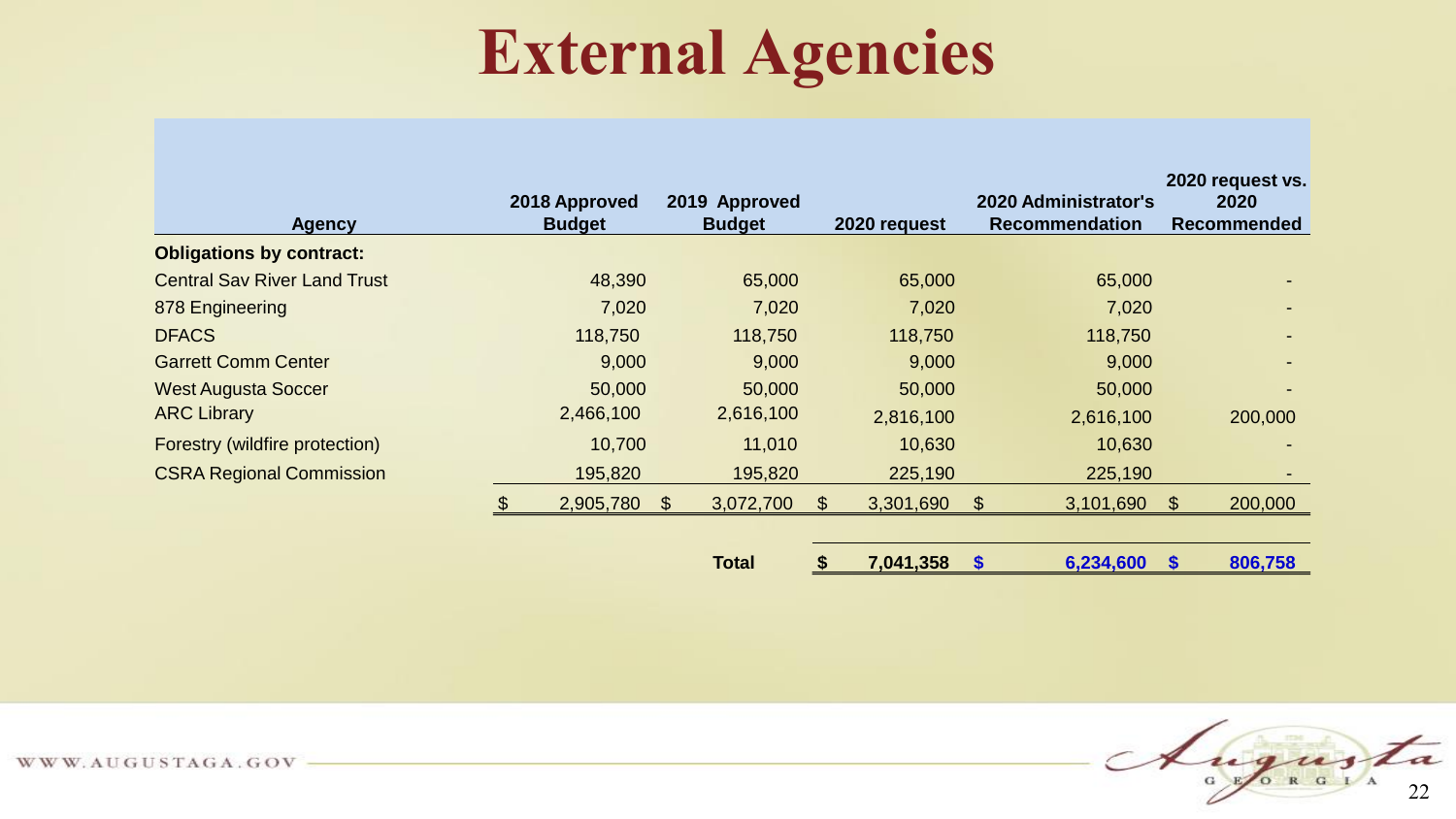# **Budget Calendar**

- 
- Budget Implemented January 1, 2020

• Budget Adopted November 19, 2019